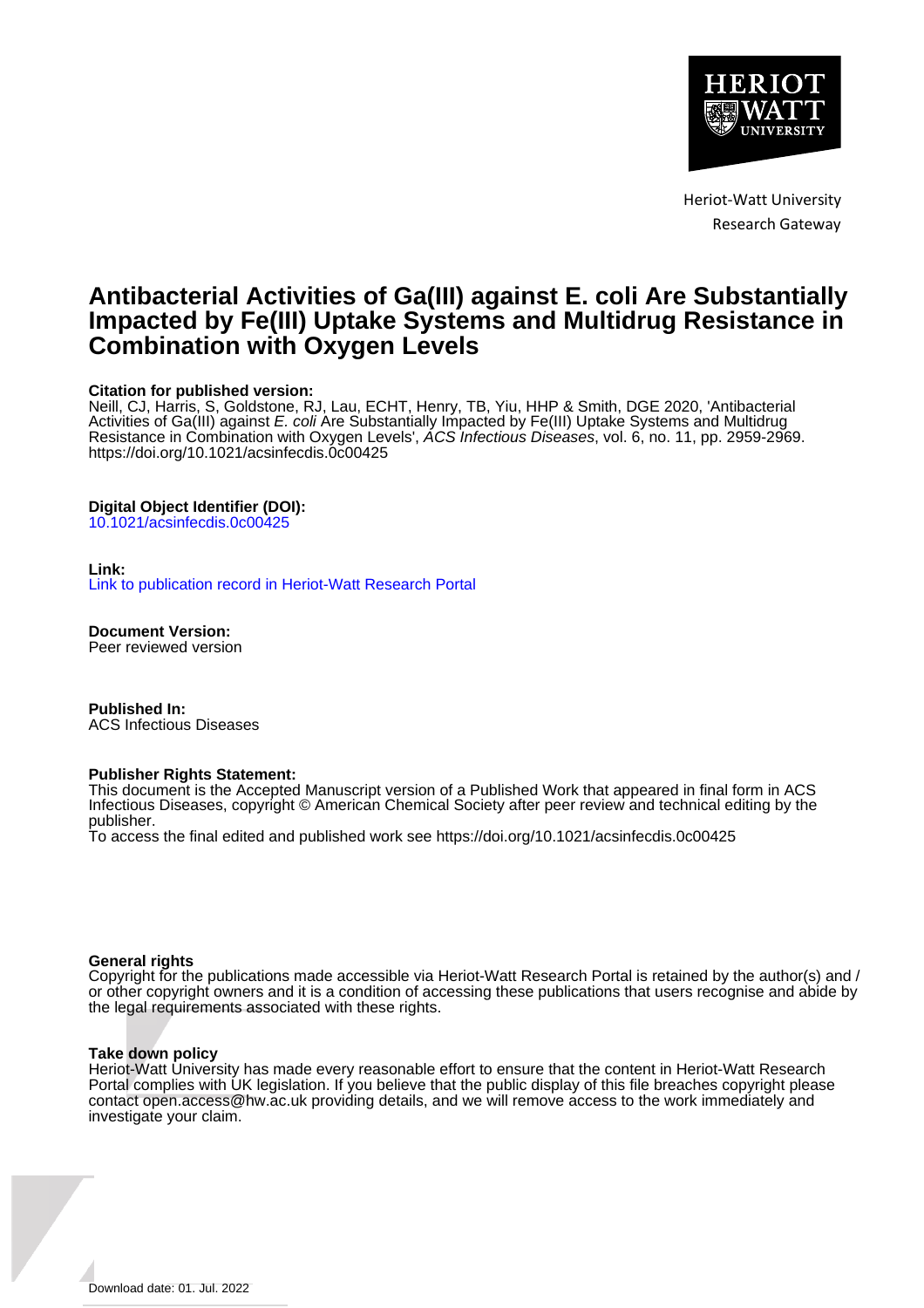# **Antibacterial activities of gallium Ga(III) against** *E. coli* **are substantially impacted by ferric Fe(III) uptake systems and multidrug resistance (MDR) in combination with oxygen levels**

Christopher J Neill<sup>1</sup>, Susan Harris<sup>1</sup>, Robert J Goldstone<sup>1#</sup>, Elizabeth C H T Lau<sup>2</sup>, Theodore B Henry<sup>3</sup>, Humphrey H P Yiu<sup>2</sup>, David G E Smith<sup>1</sup>

# **Addresses:**

<sup>1</sup> The Institute of Biological Chemistry, Biophysics and Bioengineering (IB3), School of Engineering and Physical Sciences, Heriot-Watt University, Edinburgh, EH14 4AS, U.K.

<sup>2</sup> Chemical Engineering, School of Engineering and Physical Sciences, Heriot-Watt University, Edinburgh, EH14 4AS, U.K.

<sup>3</sup> The Institute of Life and Earth Sciences (ILES), School of Energy, Geoscience, Infrastructure and Society, Heriot-Watt University, Edinburgh, EH14 4AS, U.K.

\*Corresponding author: David G E Smith (david.smith@hw.ac.uk)

# Current address: The Francis Crick Institute, 1 Midland Road, London NW1 1AT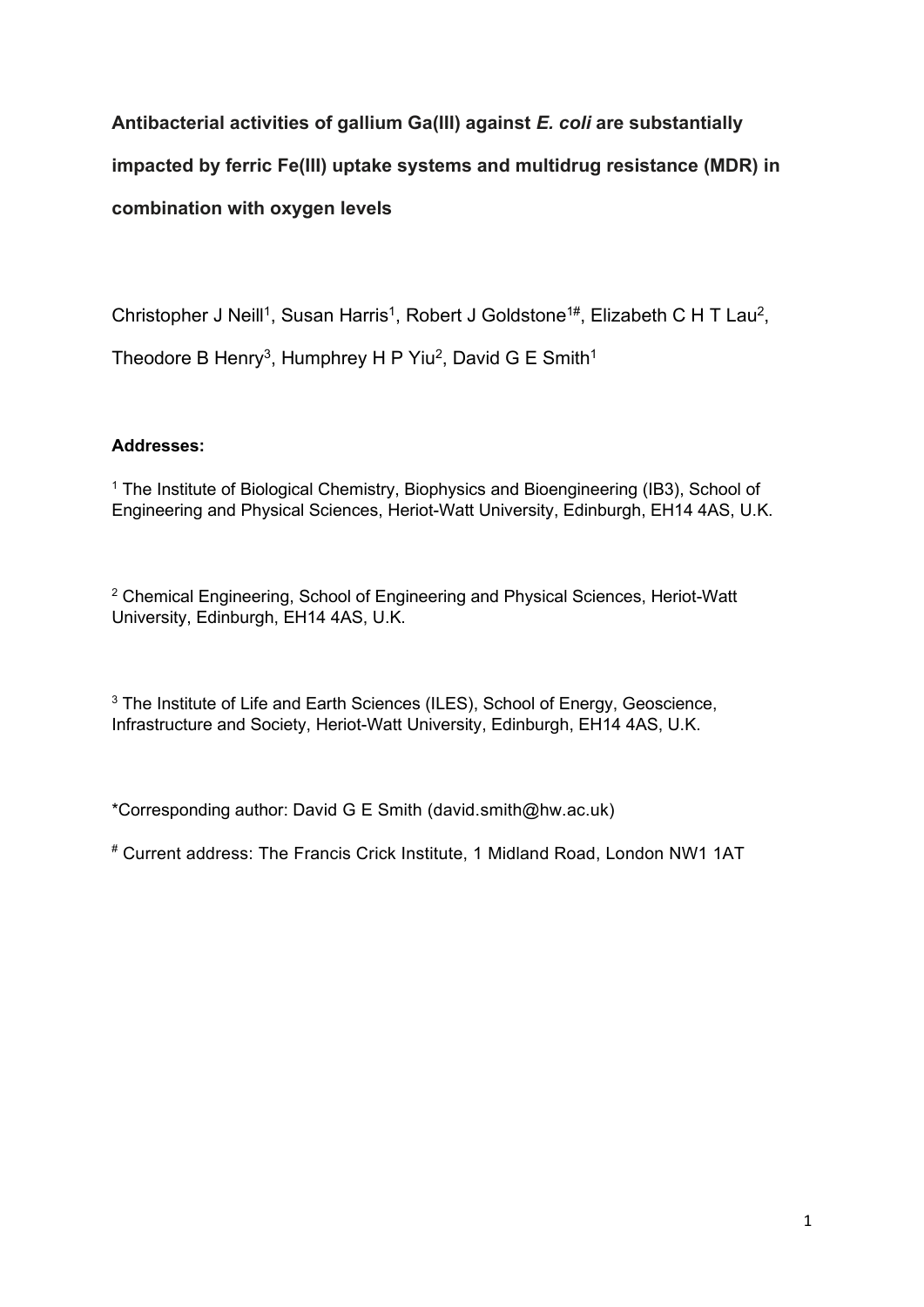#### **ABSTRACT**

The continued emergence and spread of antimicrobial resistance (AMR) – particularly multidrug resistant (MDR) bacteria – is an increasing threat driving the search for additional and alternative antimicrobial agents. WHO has categorised bacterial risk levels and includes *Escherichia coli* among the highest priority, making this both a convenient model bacterium as well as a clinically highly relevant species on which to base investigations of antimicrobials. Among many compounds examined for use as antimicrobials, Ga(III) complexes have shown promise. Nonetheless, spectrum of activities, susceptibility of bacterial species, mechanisms of antimicrobial action and bacterial characteristics influencing antibacterial actions are far from being completely understood – these are important considerations for any implementation as an effective antibacterial agent. In this investigation, we show that alteration in growth conditions to physiologically-relevant lowered oxygen (anaerobic) conditions substantially increases minimum inhibitory concentrations (MIC) of Ga(III) required to inhibit growth for 46 wild-type *E. coli* strains. Several studies have implicated a Trojan horse hypothesis wherein bacterial Fe uptake systems have been linked to promotion of Ga(III) uptake and resultant enhanced antibacterial activity. Our studies show that, conversely, carriage of accessory Fe uptake systems (Fe\_acc) significantly increased the concentrations of Ga(III) required for antibacterial action. Similarly, it is shown that MDR strains are more resistant to Ga(III). Increased tolerance of Fe\_acc/MDR strains was apparent under anaerobic conditions. This phenomenon of heightened tolerance has not previously been shown although the mechanisms remain to be defined. Nonetheless, this further highlights the significant contributions of bacterial metabolism, fitness and AMR characteristics and their implications in evaluating novel antimicrobials.

### **KEYWORDS**

Gallium citrate, Antibiotics, Anaerobiosis, Multidrug resistance, Siderophore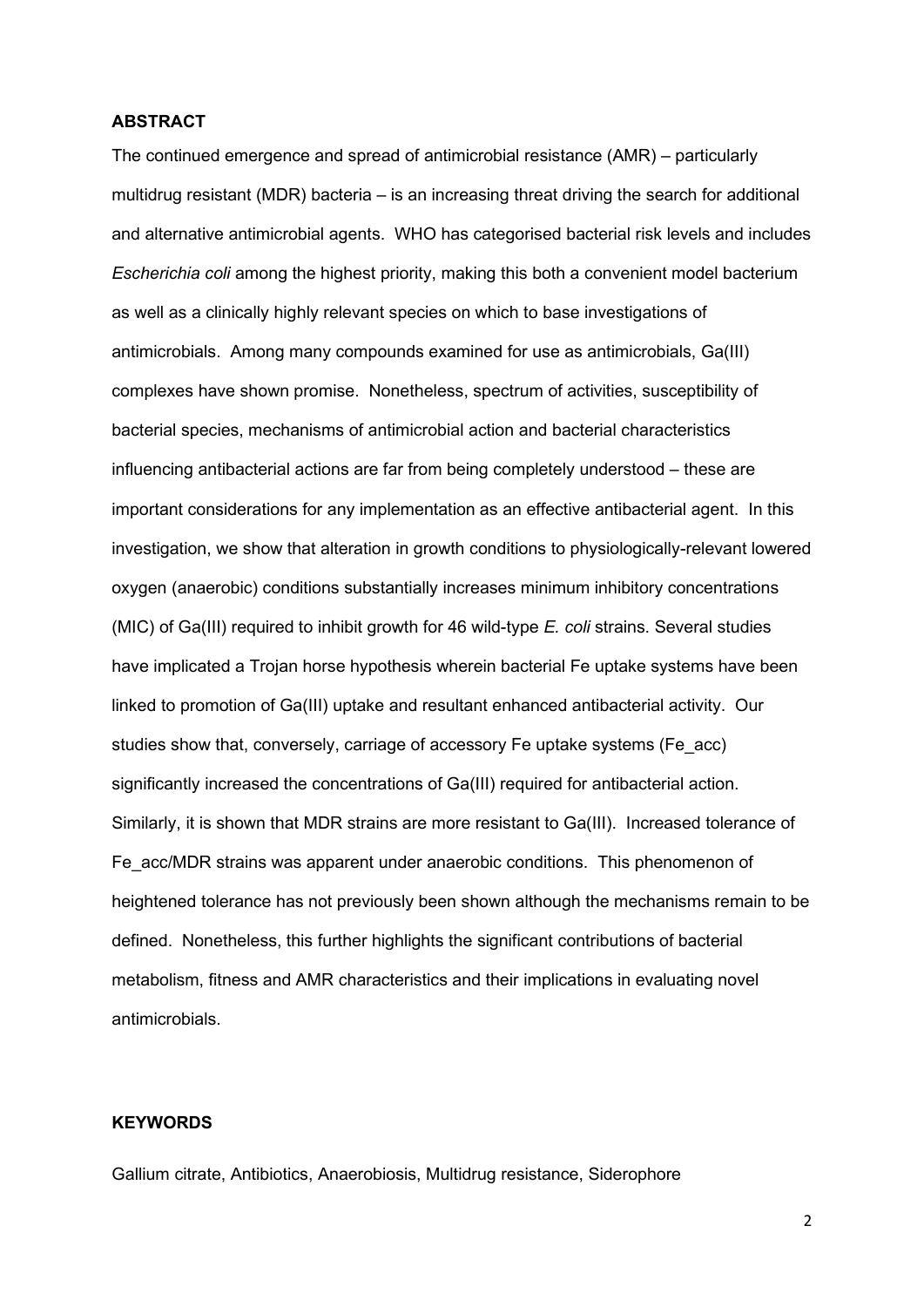Amongst emergent infectious disease issues, antimicrobial resistance (AMR) is recognised as a major growing concern to the extent that development and application of alternative anti-infective agents has been prioritised by World Health Organisation (WHO) [1]. Bacteria categorised as Priority 1 – Critical are all Gram-negative bacteria, a bacterial group for which identification of new antibacterial agents has diminished over recent years although some new agents are among those undergoing clinical evaluation (reviewed in [2]). The heightened concerns around this area are further exemplified through a number of very recent research papers describing identification of efficacious drugs with potential clinical utility [3-7]. Antibiotics of the advanced generation cephalosporin and carbapemen classes are particularly important and these agents include both mainstay and last-resort antibiotics. High priority target organisms are carbapenem-resistant *Acinetobacter baumannii*, carbapenem-resistant *Pseudomonas aeruginosa*, and ESBL (extended spectrum lactamase)-producing & carbapenem-resistant *Enterobacteriaceae* (primarily *Escherichia coli, Klebsiella* and *Enterobacter*). Resistance to these antibiotics continues to emerge rapidly through acquisition of ESBLs such as CTX-M and carbapenemases such as NDM & KPC, amongst others. The rapid emergence of resistant strains is facilitated by lax antibiotic stewardship, carriage of resistances on plasmids and other mobile genetic elements, and on the ease of travelling internationally, all of which is exemplified by *E. coli* ST131 [8] and *K. pneumoniae* ST258 [9]. Hence, additional options to allow for retaining utility and efficacy of existing antibacterial agents as well as development of novel antibacterials are of major importance.

Metal ions, notably gallium  $(Ga<sup>3+</sup>)$ , are among alternative compounds that are under assessment as novel antibacterials. For some bacteria in the WHO Critical organisms category (*P. aeruginosa*, *A. baumannii* and *K. pneumoniae*), minimum inhibitory concentrations (MIC) of gallium have been reported over ranges comparable to those of conventional antibiotics [10-16]. To date, less emphasis has been placed towards *E. coli* among the WHO Priority 1 Critical bacteria although available publications [17-20] have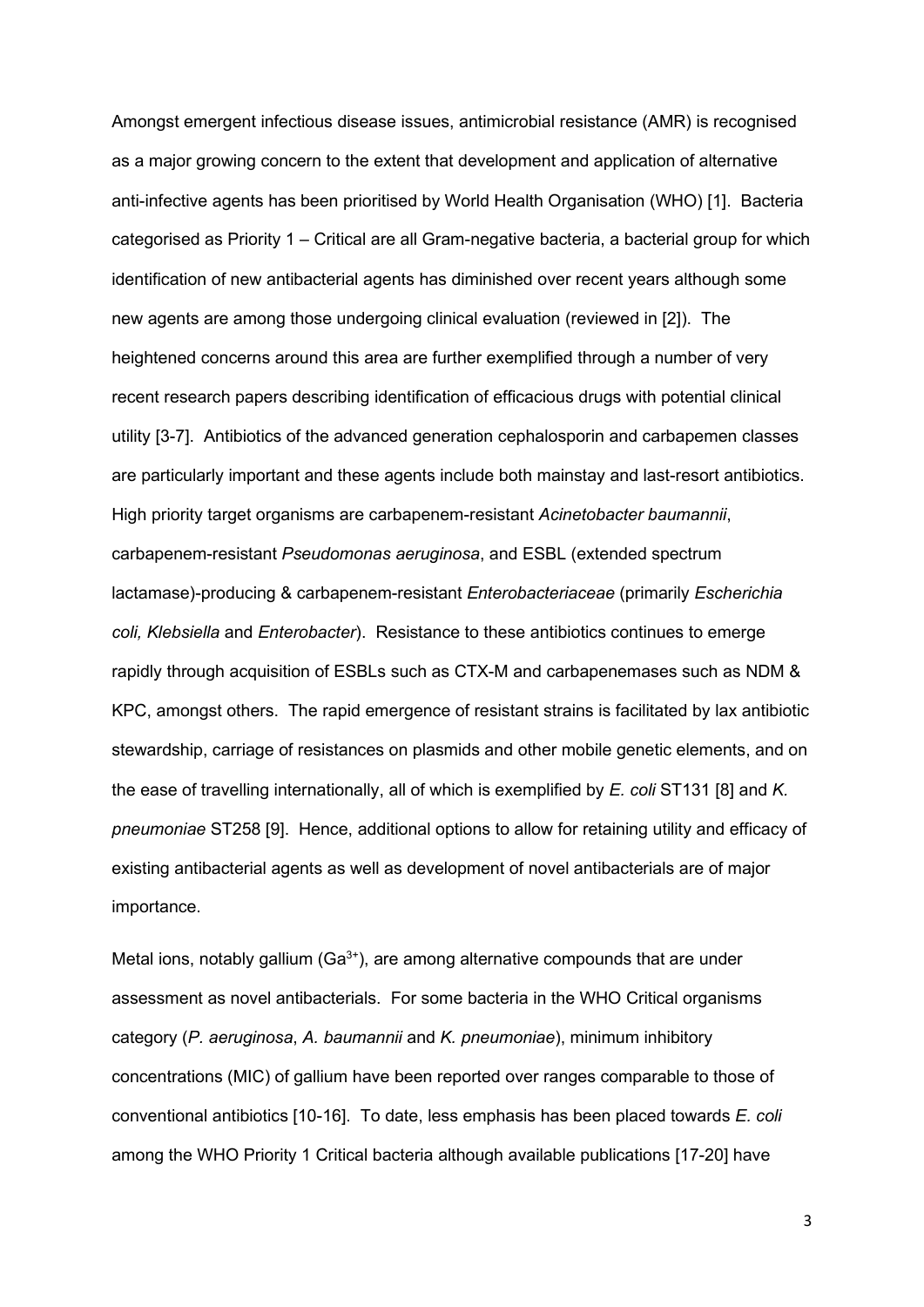provided highly varied Ga<sup>3+</sup> MIC for *E. coli* including indications that it may exceed that in other high priority Gram-negative bacteria, being as much as approx. 1000-fold. Extrapolation across these data must be cautious as direct comparison between evaluations of Ga3+ MIC is difficult because different studies have considered different strains, assay conditions and Ga3+ compounds.

Several Ga<sup>3+</sup> compounds have been evaluated for antibacterial activities, including two forms (nitrate and citrate) which are the subject of this investigation. Both gallium nitrate and citrate are currently in use for other medical applications, specifically hypercalcaemia [21] or tissue imaging for tumour using radioactive  ${}^{67}Ga/{}^{68}Ga$  with SPECT/PET scan [22] which support the biocompatibility of gallium. Gallium is also available in DOTA and maltolate forms which have also been approved for selected medical uses [23,24]. Gallium chelated to carboxymethyl cellulose as a delivery system also shows potent growth inhibitory activities for both planktonic and surface-adherent (biofilm) bacteria [25]. Recently, there has been notable increase in assessing other gallium complexes such as acetate [26], and more particularly gallium complexed with chelators such as desferrioxamine [18,27,28], and protoporphyrin [13,29,30] in addition to citrate. It has been reported that these complexes may take advantage of Trojan Horse delivery of  $Ga^{3+}$  to intracellular compartments via bacterial ferric iron uptake systems thus enhancing antibacterial actions of gallium [11,17,27,31].

Many bacterial species possess high affinity uptake mechanisms for one or more of these chelators although carriage of systems for hydroxamates, haem/protoporphyrin and citrate (as well as other metal ion uptake systems) varies across genera, species and even strains within individual species. Taking the Trojan horse mode-of action as a postulate, iron acquisition systems have been a particular target as several studies (for example [10,11,32,33]) have indicated that gallium, as  $Ga^{3+}$ , competes with ferric ion,  $Fe^{3+}$ , uptake as its central antibacterial modes of action. Although interference in iron uptake appears pivotal, other targets for gallium have been reported including enzymes involved in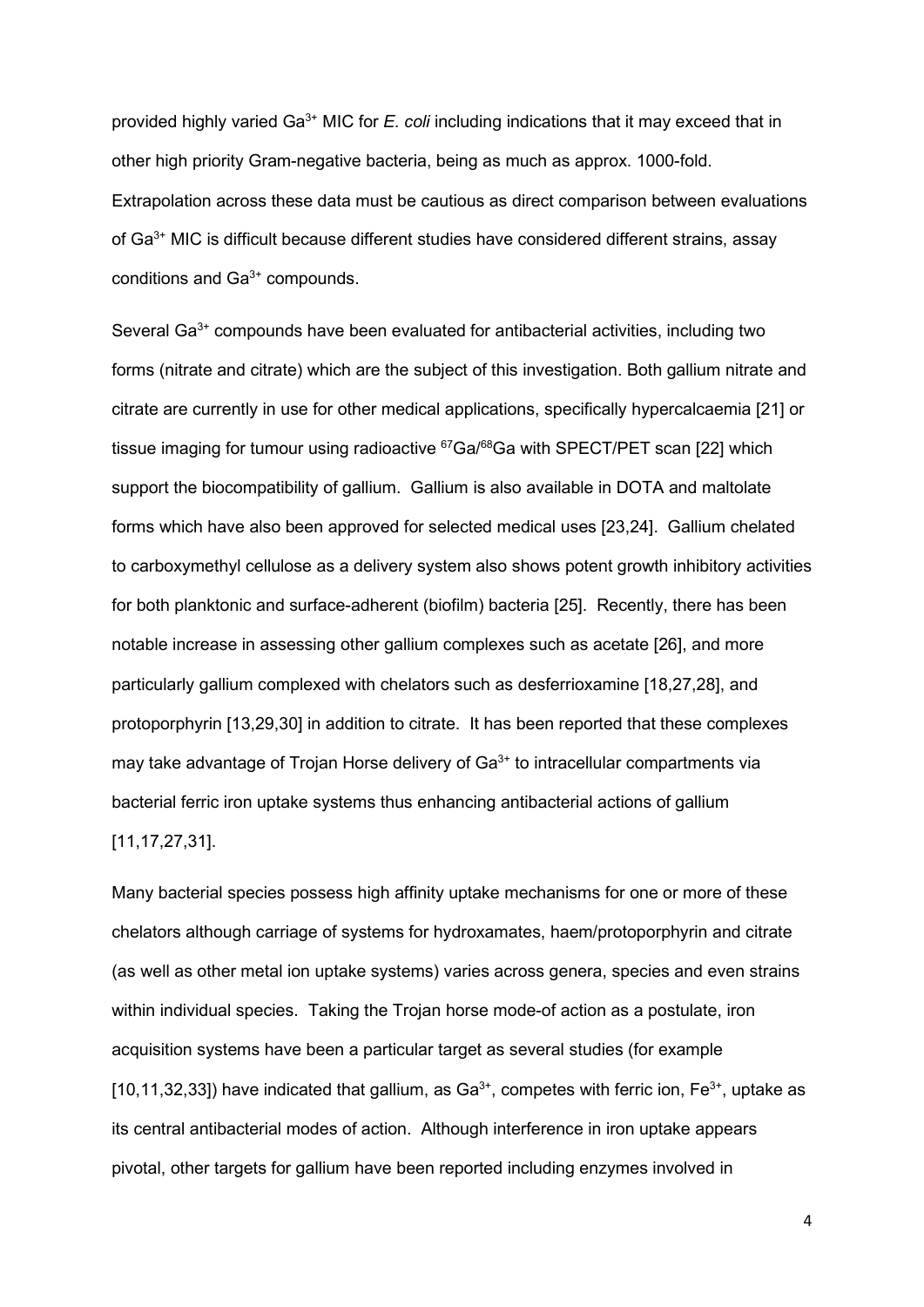quenching reactive oxygen species, respiration, tricarboxylic acid cycle, nucleotide metabolism, and transcription and potentially transcriptional regulators [11,12,17,26,32]. A recent investigation with *E. coli* has indicated a multiplicity of gene products with possible roles in gallium sensitivity and resistance [33] including other transport (influx & efflux) systems.

The apparent pleiotropy of gallium's antibacterial activities has potential usefulness over and above those of conventional antibiotics which each largely target single or closely-related targets. For instance, the multiplicity of targets implies that evolution of acquisition of resistance or tolerance might be delayed or avoided, especially in the context of other selective pressures required for adaptation and survival *in vivo*. In this paper, we examine several relevant aspects that have not been given sufficient consideration to date in respect of antibacterial actions of gallium. Using *E. coli* as a relevant, representative pathogen, particular attention is given to the influence of reduced oxygen levels (anaerobiosis which typifies *in situ* infection conditions) and to the influence of significant fitness capabilities of high affinity  $Fe<sup>3+</sup>$  siderophore uptake systems and multidrug resistance (MDR) on antibacterial activities of  $Ga^{3+}$ . This work highlights the significant contribution of bacterial characteristics and physiological conditions as well as the importance of assessing a spectrum of clinically-relevant isolates in ascertaining antibacterial activities of novel agents such as gallium.

### **RESULTS**

#### **Growth conditions and counterion influence antibacterial activity of gallium**

In addition to widely used aerobic conditions, we also employed anaerobic conditions (as representative of physiological conditions) in preliminary investigations of antibacterial activities of gallium using a single representative *E. coli* wild-type strain P4 [34]. MICs for Ga<sup>3+</sup> in the presence of nitrate and chloride counterions were identical whereas citrate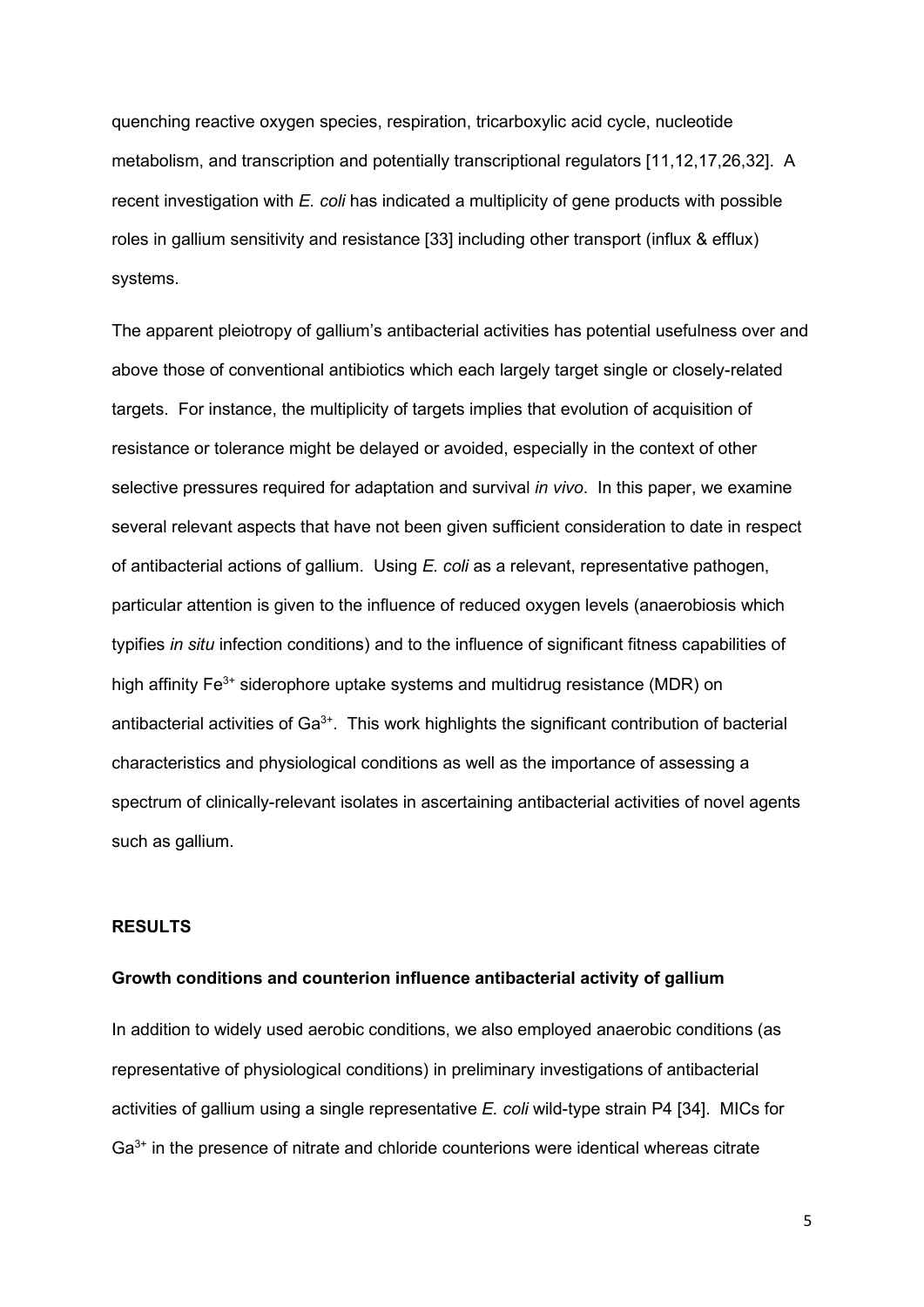showed higher MIC. Sodium and iron (III) nitrate, chloride and citrate salts across the same concentration range were non-inhibitory for growth. Notably, MICs for gallium (III) nitrate, gallium chloride and citrate-supplemented gallium nitrate (henceforth termed  $Ga(NO<sub>3</sub>)<sub>3</sub> + Ci<sub>1</sub>$ ) all increased under anaerobic conditions.

Our preliminary MIC assessments also confirmed that  $Fe<sup>3+</sup>$  at concentrations of 1 or 10  $\mu$ M substantially increased the MIC values for gallium. This MIC uplift was evident under both aerobic and anaerobic conditions although particularly notable under aerobic conditions in which MICs are generally lower. In all cases a gallium excess of at least 60-fold over  $Fe<sup>3+</sup>$ was required to inhibit growth.

Although bactericidal activities (i.e. reduction in viable bacteria numbers, not merely prevention of growth) have been reported in the range of 5-65 µM for *P. aeruginosa* and *A. baumannii* [11,13,29], to our knowledge, MBC for gallium against *E. coli* has not been reported previously. In our assays MBC was shown to be in excess of 100 mM. Specifically, concentrations of 100 mM and 200 mM  $Ga(NO<sub>3</sub>)<sub>3</sub>$  were required for bactericidal activity under aerobic and anaerobic conditions respectively; for  $Ga(NO<sub>3</sub>)<sub>3</sub>+Cit$ , the corresponding bactericidal concentrations were 700 mM and >700 mM respectively.

# **Reduced oxygen (anaerobic) conditions substantially affect (reduce) antibacterial activity of gallium**

Based on our preliminary results which were broadly comparable with others', assessments of MIC were extended to evaluate 46 *E. coli* strains which were all wild-type and included carriage of a variety of accessory iron uptake systems and antibiotic resistances as summarised in Supporting Table S1. The distribution of MIC values of  $Ga(NO<sub>3</sub>)<sub>3</sub>$  and Ga(NO3)3+Cit under aerobic and anaerobic conditions for these *E. coli* strains are presented in Figure 1 and the MIC ranges and MIC50 and MIC90 values are summarised in Table 1. Supporting Table S3 presents strain by strain MIC result under each condition tested.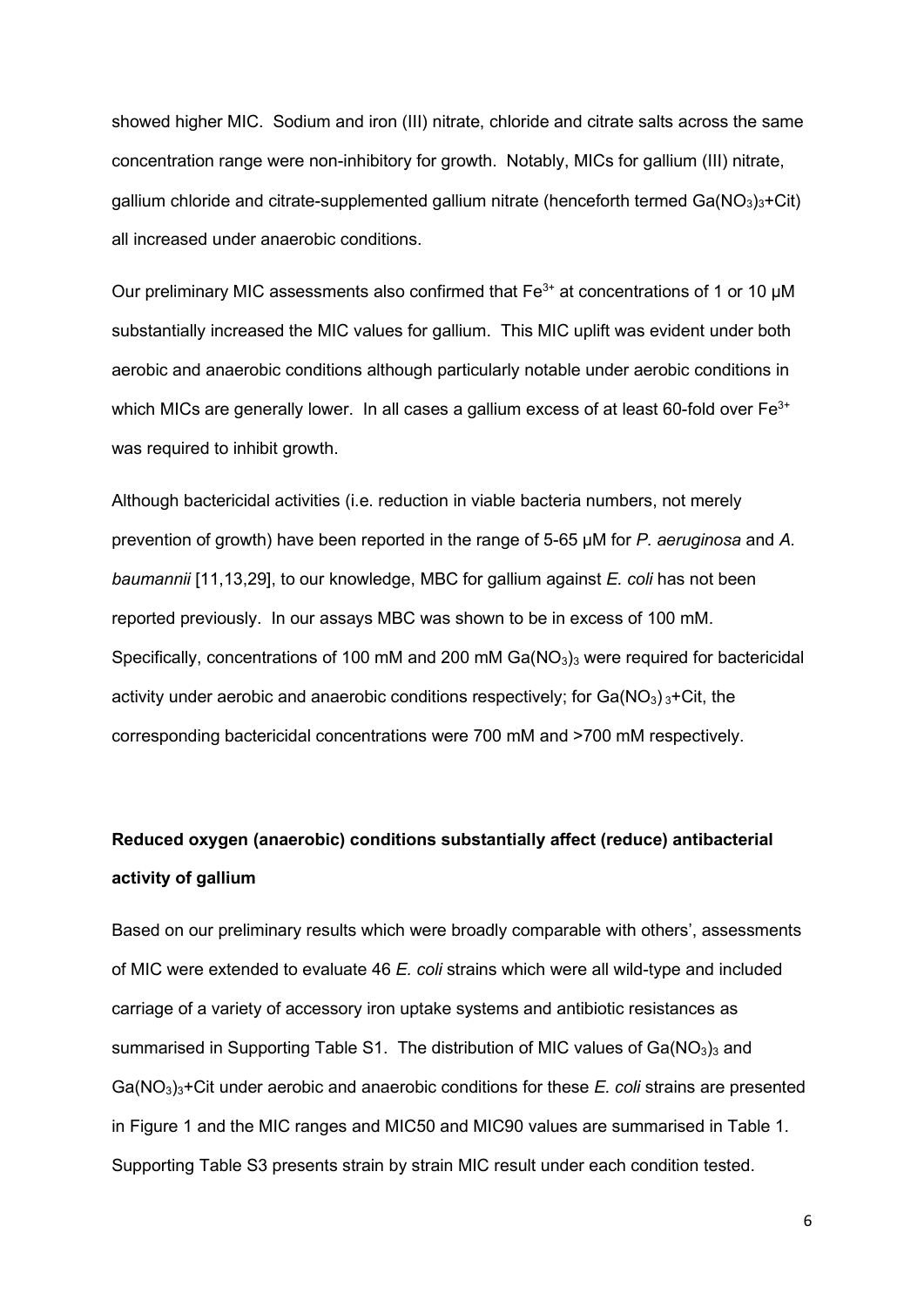

*Figure 1 – Distribution of MICs of Ga(NO3)3 and Ga(NO3)3+Cit of 46 E. coli isolates exposed under aerobic and anaerobic conditions. (A) x-axis indicates MIC value and y-axis the number of isolates for indicated MIC values. Aerobic/anaerobic and Ga(NO3)3/Ga(NO3)3+Cit are indicated in insert panel. (B) box and whisker plot of MIC values.*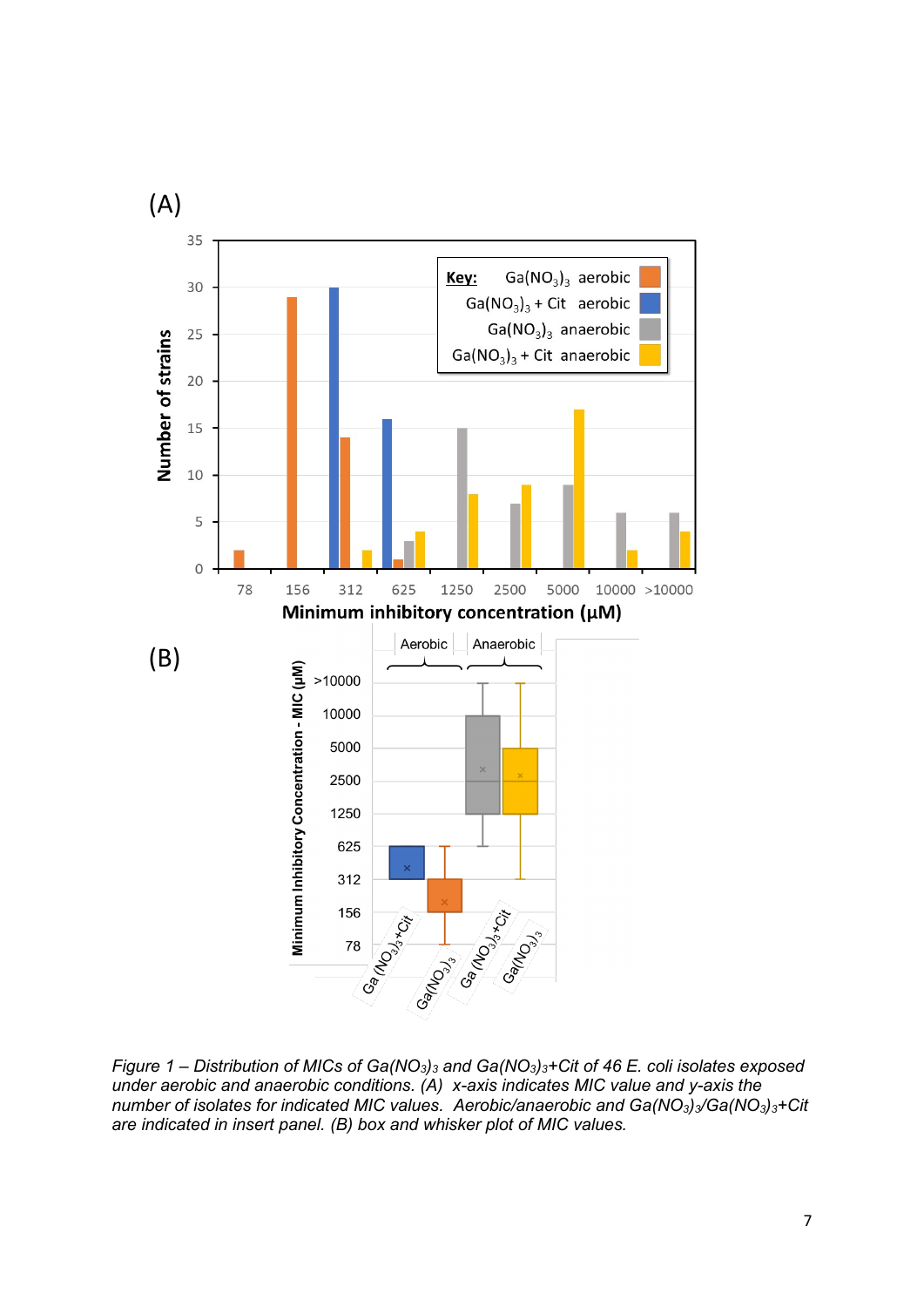As can be seen in Figure 1, MIC distribution varies both with counterion and with aerobic/anaerobic conditions. Under aerobic conditions, MIC50 and MIC90 values were similar for both Ga( $NO<sub>3</sub>$ )<sub>3</sub> and Ga( $NO<sub>3</sub>$ )<sub>3</sub>+Cit (Table 1), being two-fold higher value in the latter; nonetheless, the MICs for Ga( $NO<sub>3</sub>$ )<sub>3</sub> and Ga( $NO<sub>3</sub>$ )<sub>3</sub>+Cit showed statistical significance (z >6; p<0.01). Culture under anaerobic conditions resulted in substantial increases in MIC50 and MIC90 values for  $Ga(NO<sub>3</sub>)<sub>3</sub>+Cit$  of 8-fold and >16-fold while for  $Ga(NO<sub>3</sub>)<sub>3</sub>$  of up 16-fold and 32-fold, this MIC uplift under anaerobic conditions showed statistical significance for both citrate and nitrate  $(z \ge 7; p \le 0.01)$ . Under anaerobic conditions, there was substantial overlap in MIC ranges for Ga( $NO<sub>3</sub>$ )<sub>3</sub> and Ga( $NO<sub>3</sub>$ )<sub>3</sub>+Cit for which there was no statistical significant difference.

**Table 1**: *Summary of MIC values for 46 wild-type E. coli isolates including MIC50, MIC90 values and MIC ranges. Data for individual strains is presented in Supporting Table S1.* 

|                    | <b>Aerobic</b> |                                   | Anaerobic      |                                   |
|--------------------|----------------|-----------------------------------|----------------|-----------------------------------|
|                    | $Ga(NO3)3+Cit$ | Ga(NO <sub>3</sub> ) <sub>3</sub> | $Ga(NO3)3+Cit$ | Ga(NO <sub>3</sub> ) <sub>3</sub> |
| MIC50 (µM)         | 312            | 156                               | 2500           | 2500                              |
| $MIC90$ ( $\mu$ M) | 625            | 312                               | >10000         | 10000                             |
| Range (µM)         | 312 - 625      | 78 – 625                          | $625 - 10000$  | $312 - 10000$                     |

A strain-by-strain plot of MIC (ranked from low to high values) are presented in Figure 2. Within this plot, a general correspondence can be discerned in MICs observed under aerobic conditions (top two rows), i.e. as MIC to  $Ga(NO<sub>3</sub>)<sub>3</sub>$  increases, MIC to  $Ga(NO<sub>3</sub>)<sub>3</sub>$ +Cit shows similar distribution pattern. A similar trend is apparent when comparing  $Ga(NO<sub>3</sub>)<sub>3</sub>$  and Ga(NO3)3+Cit MICs under anaerobic conditions (bottom two rows).

Plots of MIC ranked from low to high values are presented in Supporting Figures S1 and S2 from which it can be discerned that there are strain-dependent trends, with corresponding increases in MICs to both  $Ga(NO<sub>3</sub>)<sub>3</sub>$  and  $Ga(NO<sub>3</sub>)<sub>3</sub>+Cit$  under both aerobic and anaerobic conditions. Supporting Figures S1 and S2 also make evident the major difference in MICs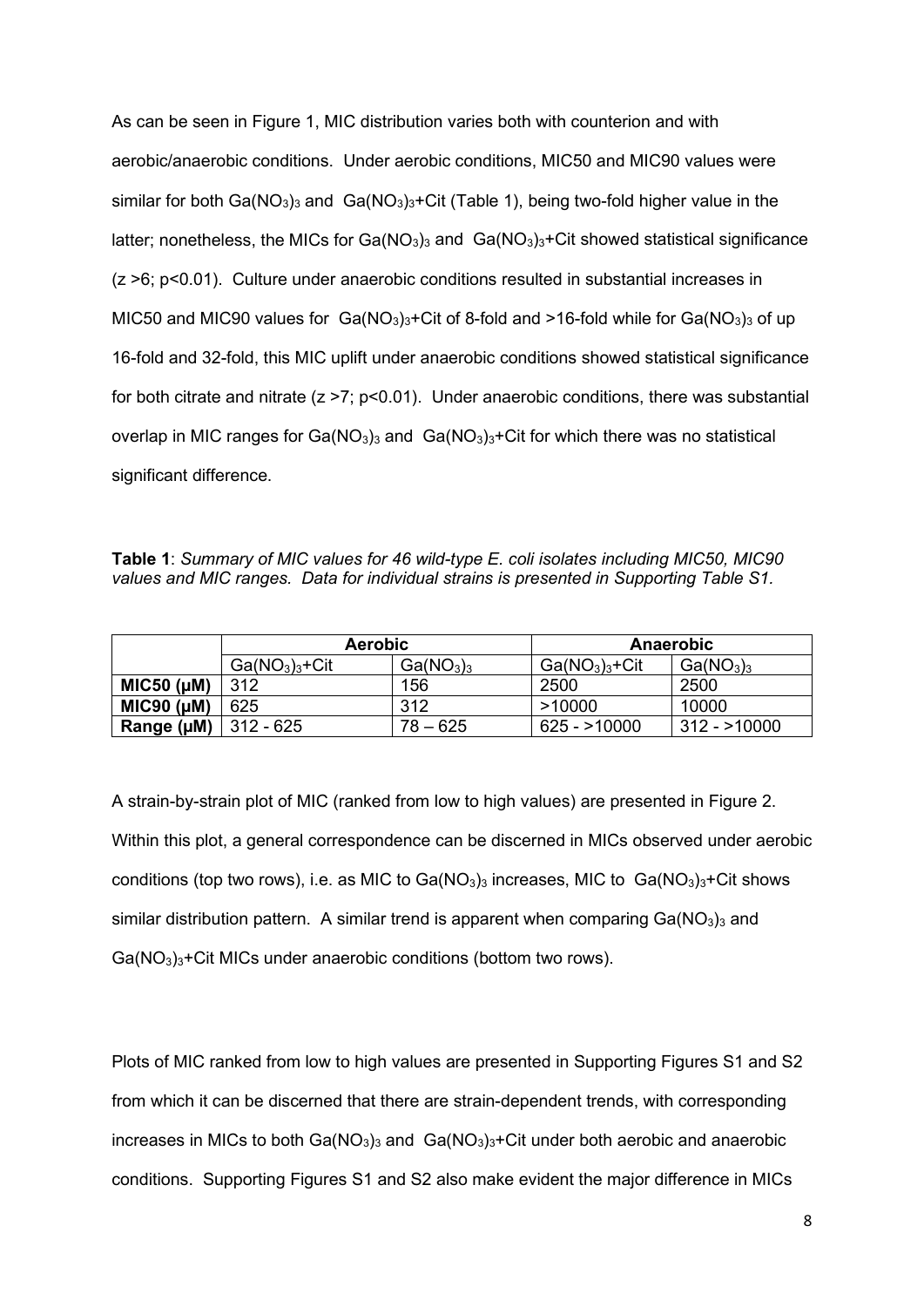imposed by anaerobic growth conditions. Indeed, multiple strains which show lower MIC ranking under aerobic conditions show higher MIC ranking under anaerobic conditions and vice versa (Supporting Figure S1). This near inversion of MICs between aerobic and anaerobic conditions (from row 2 to row 3 in Supporting Figure S2) was unexpected.

#### **MIC of gallium is influenced by carriage of ferric (Fe3+) uptake loci in** *E. coli*

The implied strain-dependent influences emerging from Figure 2 and Supporting Figure S1 were investigated further, targeting two major distinguishing characteristics. Uptake of transition metals (particularly ferric ions Fe<sup>3+</sup>) by Gram-negative bacteria such as *E. coli* is dependent on high affinity transport systems, which have been implicated to facilitate Ga<sup>3+</sup> internalisation [27,33].

The high affinity enterobactin/enterochelin siderophore system is a core component in *E. coli* as are other ferric and ferrous iron receptor/uptake systems (ferric – FhuACDB, FhuE, FhuF, Fiu, CirA; ferrous – FeoABCD, EfeUOB). In addition, *E. coli* strains are variable in possession of accessory iron uptake systems including siderophore systems (salmochelin, aerobactin, yersiniabactin), haem system (*chu*) and ferrous iron uptake systems (SitABCD, EitABCD). Among the isolate panel examined, 19 carried one or more accessory iron uptake systems (full details in Supporting Table S2). Figure 2 presents the MIC distributions of strains based on absence/presence of accessory iron uptake system; MIC range, MIC50 and MIC values are summarised in Supporting Table S4. Statistical evaluation versus the strains lacking accessory systems showed significantly ( $z < -2$ ; p<0.05) greater MIC to both  $Ga(NO<sub>3</sub>)<sub>3</sub>$  and  $Ga(NO<sub>3</sub>)<sub>3</sub>$ +Cit under anaerobic conditions among strains carrying any of the accessory systems. Targeting evaluation to strains carrying siderophore systems (13 strains) showed additional significance ( $z < -2$ ; p=0.023) for higher MIC of Ga( $NO<sub>3</sub>$ )<sub>3</sub> under aerobic growth conditions.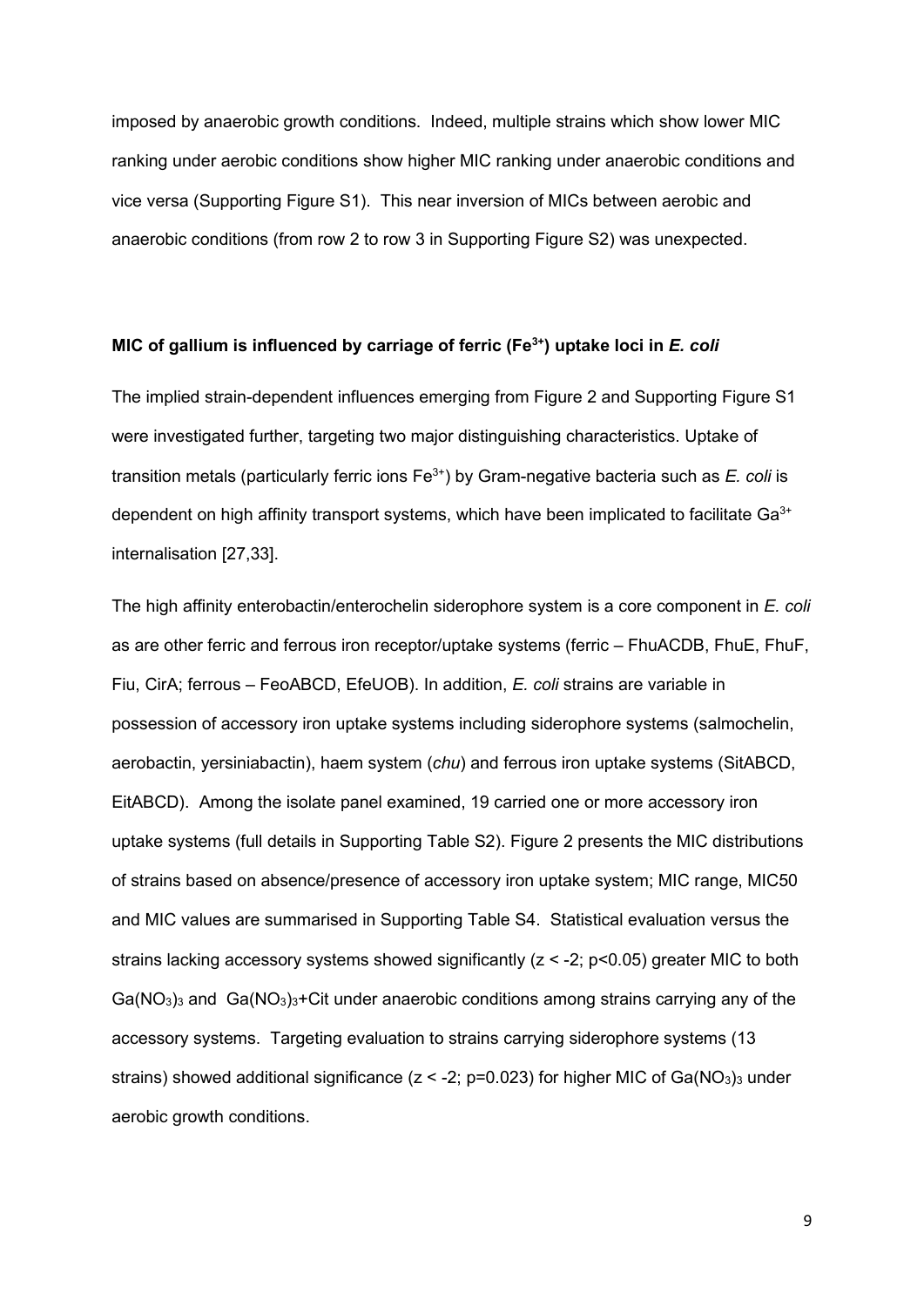

*Figure 2: MIC distributions for 46 wild-type E. coli isolates categorised by accessory Fe uptake locus status. Strains naturally lacking any accessory Fe uptake locus are indicated by N; strains naturally possessing one or more accessory locus are indicated by Y. Full details of strain characteristics are as detailed in Supporting Table S2. Aerobic/anaerobic growth conditions and Ga(NO3)3/ Ga(NO3)3+Cit are annotated.* 

Since the gallium citrate formulation is FDA approved while *E. coli* isolates naturally vary in carriage of a ferric citrate transport system (*fecIRABCDE*; alternatively, the FEC locus) [34], we investigated whether this system showed any correspondence to MIC for either  $Ga(NO<sub>3</sub>)<sub>3</sub>$ or  $Ga(NO<sub>3</sub>)<sub>3</sub> + Cit.$  Figure 3 summarises MIC distributions of strains based on absence/presence of FEC ferric citrate uptake system; MIC range, MIC50 and MIC values are summarised in Supporting Table S5.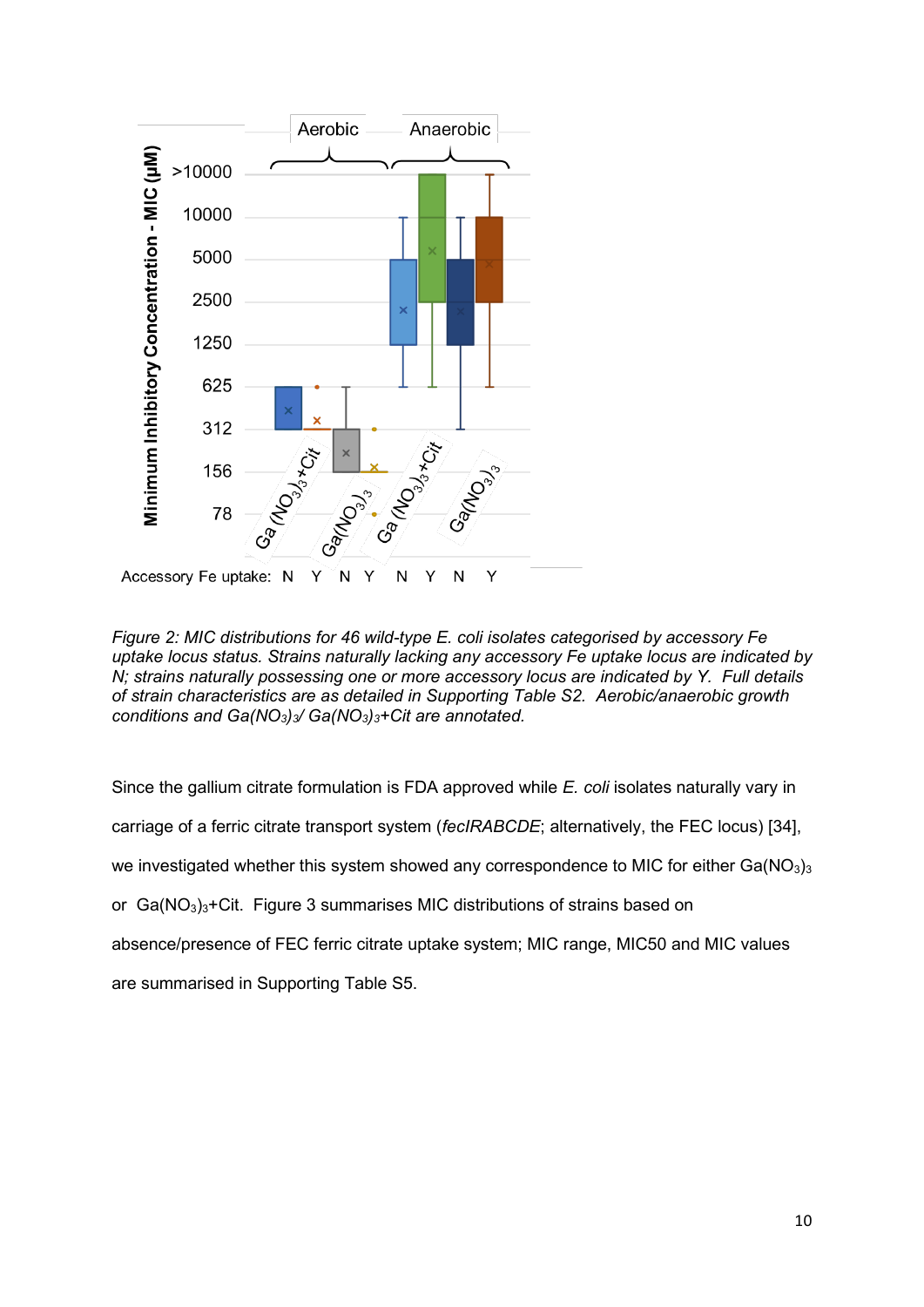

*Figure 3: MIC distributions for 46 wild-type E. coli isolates categorised by FEC ferric citrate uptake locus status. Strains naturally lacking FEC locus are indicated by N; strains naturally possessing a partial locus (fecIRA) are indicated by P; strains naturally carrying the entire FEC locus (fecIRABCDE) are indicated by Y. Full details of strain characteristics are as detailed in Supporting Table S2. Aerobic/anaerobic growth conditions and Ga(NO3)3/Ga(NO3)3+Cit are annotated.* 

Under aerobic conditions, a modest though statistically significant higher MIC for Ga( $NO<sub>3</sub>$ )<sub>3</sub>+Cit compared to Ga( $NO<sub>3</sub>$ )<sub>3</sub> was confirmed for all FEC types ( $z > 2$ ;  $p < 0.05$  in all cases). Similarly, strains of all three FEC types showed significantly higher MICs for both  $Ga(NO<sub>3</sub>)<sub>3</sub>$  and  $Ga(NO<sub>3</sub>)<sub>3</sub>$ +Cit under anaerobic conditions compared to aerobic conditions (z >2; *p* <0.01 in all cases). Under anaerobic conditions, significance was reached when comparing FEC-positive versus FEC-negative strains for both  $Ga(NO<sub>3</sub>)<sub>3</sub>$  and  $Ga(NO<sub>3</sub>)<sub>3</sub>+Cit$ with the FEC-positive strains showing significantly higher MIC compared to FEC-negative strains (z >2; p<0.01). Statistical evaluation also implies that *fecIRA* may be intermediate in MIC characteristics however results did not reach statistical significance.

In addition to the 46 wild-type *E. coli* strains, we also examined whether deletion of the entire FEC locus (*fecIRABCDE; δfec*) in *E. coli* strain P4 (which we produced previously [34])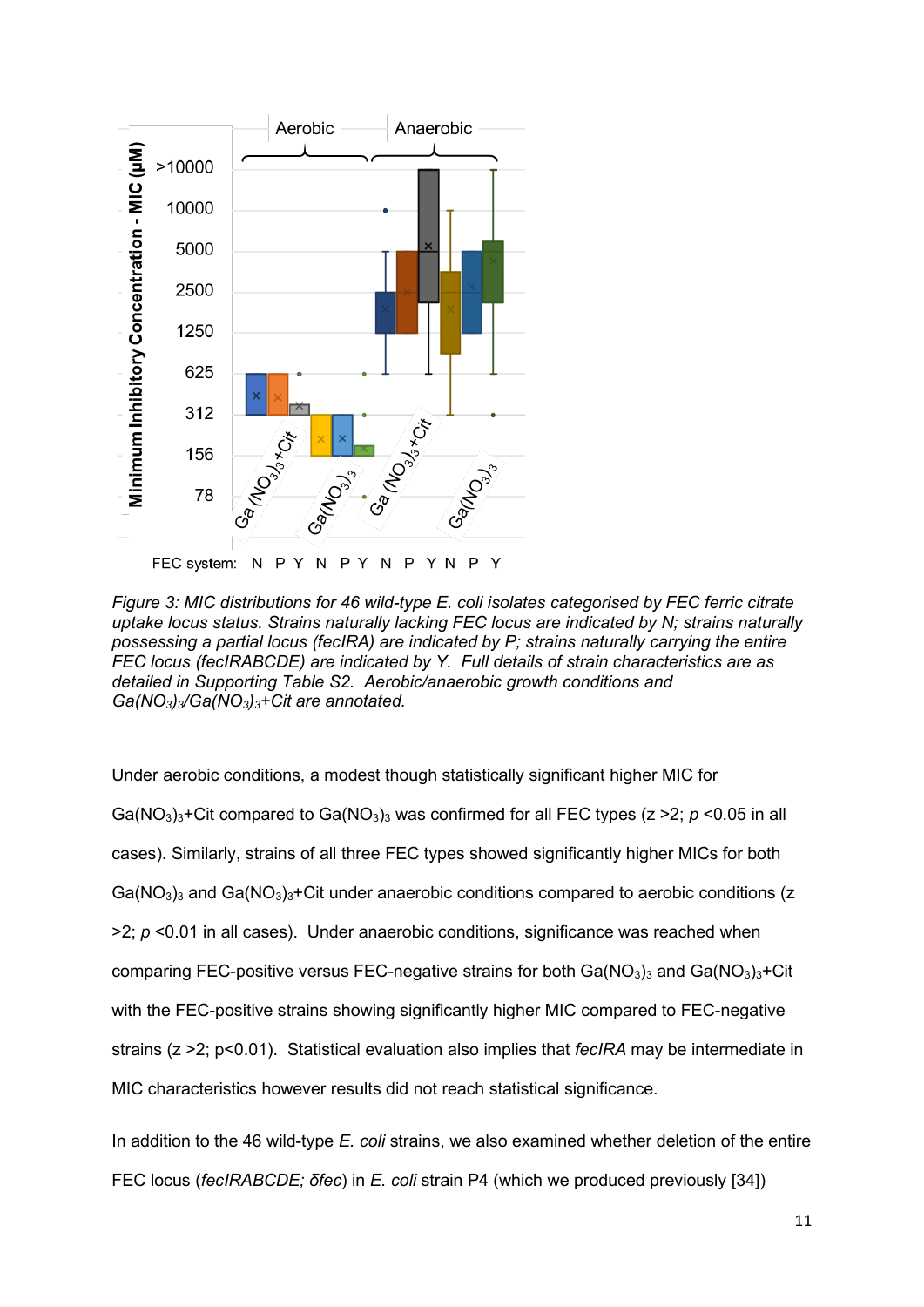affected MICs compared to the parent P4 strain. As presented in Supporting Table S3, parent strain and *δfec* showed identical MIC values for all compound-condition combinations suggesting that it may not be FEC locus *per se* but rather that co-selected characteristics may be responsible for differing MICs among FEC-positive and -negative strains.

### **Multidrug resistance (MDR) in** *E. coli* **contributes to MIC of gallium**

In Enterobacteriaceae such as *E. coli*, multidrug resistance (MDR) has been defined as carriage of resistances to three or more classes of antibiotics [35]. As summarised in Supporting Table S1, seven of the strains used in this investigation can be classified as MDR – the other strains either have single resistance (6 strains) or no resistances (33 strains) and are considered together as non-MDR strains. Figure 4 summarises MIC distributions of strains based on MDR status; MIC range, MIC50 and MIC values are summarised in Supporting Table S6.



*Figure 4: MIC distributions for 46 wild-type E. coli isolates categorised by multidrugresistance (MDR) status. Strains possessing resistance to three or more classes of antibiotics are classified as MDR and are indicated by Y; other strains are indicated by N; Full details of strain characteristics are as detailed in Supporting Table S1. Aerobic/anaerobic growth conditions and Ga(NO3)3/Ga(NO3)3+Cit are annotated.*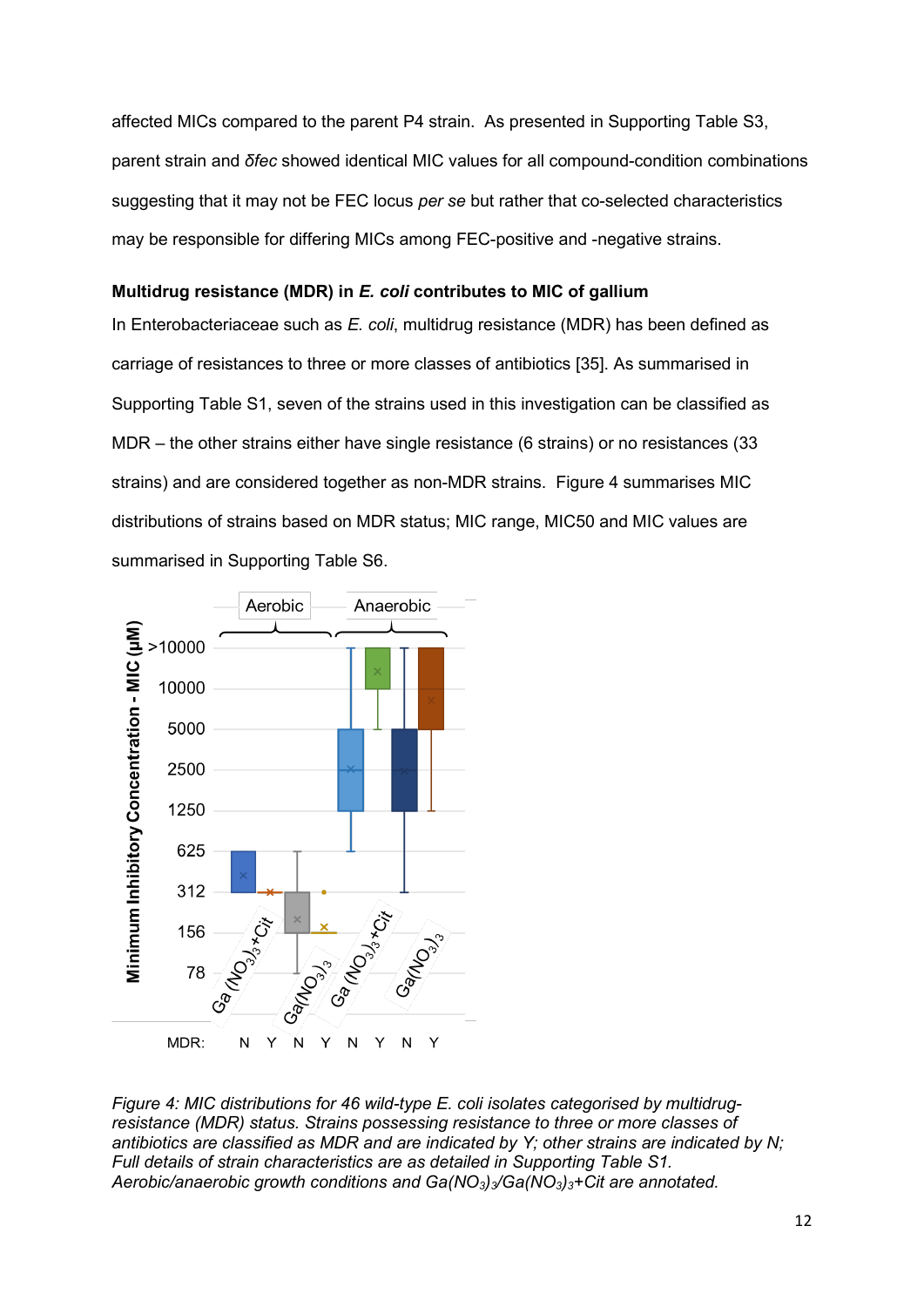Statistical evaluation indicated significant difference between MDR and non-MDR strains for Ga( $NO<sub>3</sub>$ )<sub>3</sub> under anaerobic conditions ( $z > 3$ ;  $p < 0.01$ ) and for Ga( $NO<sub>3</sub>$ )<sub>3</sub>+Cit under both aerobic (z 1.69; p 0.045) and anaerobic (z  $>2.5$ ; p <0.01) conditions – in each of these cases, the MIC values for MDR strains was significantly higher.

#### **DISCUSSION**

With the continually growing concerns associated with antimicrobial resistance (AMR) there is increasing interest in development and implementation of mitigations to limit negative impacts on human health. Among options considered as non-conventional antimicrobial agents either as adjuncts or alternatives to conventional antibiotics are metal ions such as gallium, zinc, silver and among others [36]. In addition to antibacterial activities at potentially therapeutically useful concentrations, gallium (as  $Ga^{3+}$ ) has proven biocompatibility and has been approved for clinical uses as a therapeutic for treatment of chemotherapy-associated hypercalcaemia [21] and for diagnostic imaging [22].

Heightened concerns around AMR has led to a prioritisation of certain pathogens as key subjects for research and development in aspects of resistance and antimicrobials. The World Health Organisation exemplifies this prioritisation in which highest priority (termed critical) is placed on the Gram-negative bacteria *P. aeruginosa*, *A. baumannii* and Enterobacteria (primarily *E. coli* and *K. pneumoniae*) [1]. Unsurprisingly, antibacterial activities of gallium against these organisms has begun to be explored. To date, most of these investigations have targeted *P. aeruginosa* and *A. baumannii* and have shown antibacterial activity in the 0.5 to 20 mg.  $L^{-1}$  (ca.  $7 - 280$  µM) range [10-15] which is comparable to conventional antibiotics and supports the potential usefulness of gallium for these pathogens. Although less attention has been targeted towards Enterobacteria, *K. pneumoniae* appears to demonstrate similar sensitivity [13,16]. In contrast, reports on the sensitivity of *E. coli* have been inconsistent with some studies showing similar levels of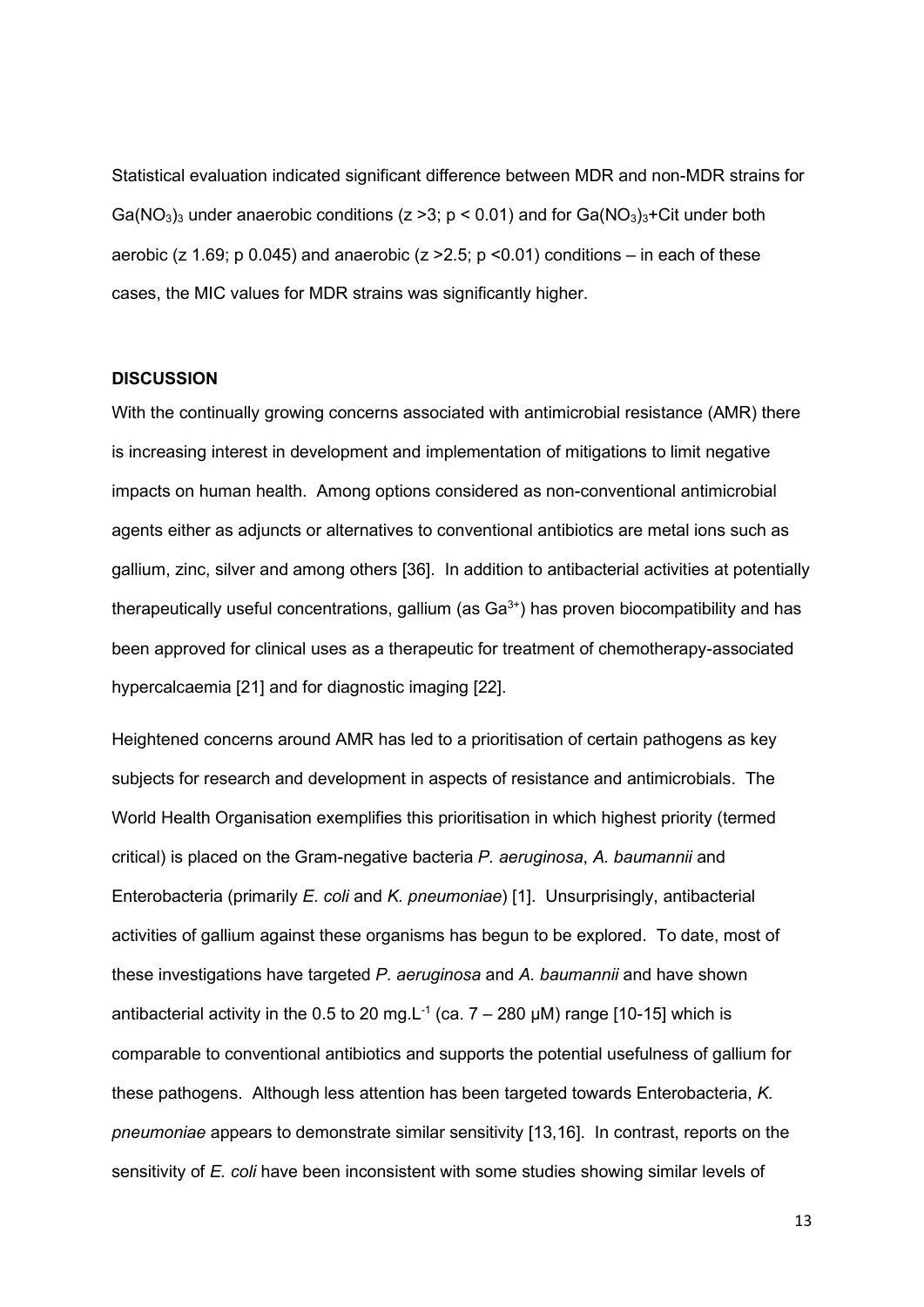sensitivity to other Gram-negative bacteria [17] while other reports of substantially greater (approx. 1000-fold) concentrations of Ga3+ was required for antibacterial action against *E. coli* [17-20]. Our investigation substantially resolves the issue of *E. coli* sensitivity to Ga<sup>3+</sup> through examination of an extended panel of wild-type isolates. *E. coli* is not only a highly useful model bacterium but – as noted above – is one of the globally prioritised MDR bacteria. More detailed assessment of the activities of  $Ga^{3+}$  against this bacterial species and the bacterial determinants that influence its relative activities against these bacterial species require further elucidation, hence our investigation.

In our preliminary assessments of gallium antibacterial activities against *E. coli* which were carried out under aerobic conditions as routinely used in assessments of antibacterial activities, MICs of 156µM (approx. 40 mg L<sup>-1</sup>) were obtained for  $Ga(NO<sub>3</sub>)<sub>3</sub>$  and  $GaCl<sub>3</sub>$  and 312  $\mu$ M for Ga(NO<sub>3</sub>)<sub>3</sub>+Cit (approx. 80 mg L<sup>-1</sup>). However, bactericidal concentrations exceeded 100mM, reaching higher than 700mM during anaerobic growth which is more than 1000-fold greater than bactericidal concentrations reported for other Gram-negative bacteria *P. aeruginosa* and *A. baumannii* [11,13,15,29]. Although the MICs we have observed for aerobically-grown *E. coli* are higher than reported for *K. pneumoniae*, *P. aeruginosa* and *A. baumannii*, they were comparable to one previous report for *E. coli* [18] yet around 100-fold greater than another study [17] and 50-fold lower than another [19,20]. Interestingly, the MBC that we observed was more comparable to the growth inhibitory levels reported by Gugala et al. [19,20]. Our observed MBC values suggest that gallium may not be applicable for use in control of *E. coli* infections however the main reported action of gallium is as a bacteriostatic agent and MIC values approach those of conventional antibiotics, at least for aerobically-growing *E. coli*. Therefore, it remains uncertain whether gallium might be adopted for treatment of *E. coli* infections and any such decision would be subject to further validation through detailed *in vitro* and *in vivo* studies, including infection studies.

The culture conditions being used in those previous studies [17-20] differed substantially from other assay protocols including our own which may contribute to the major differences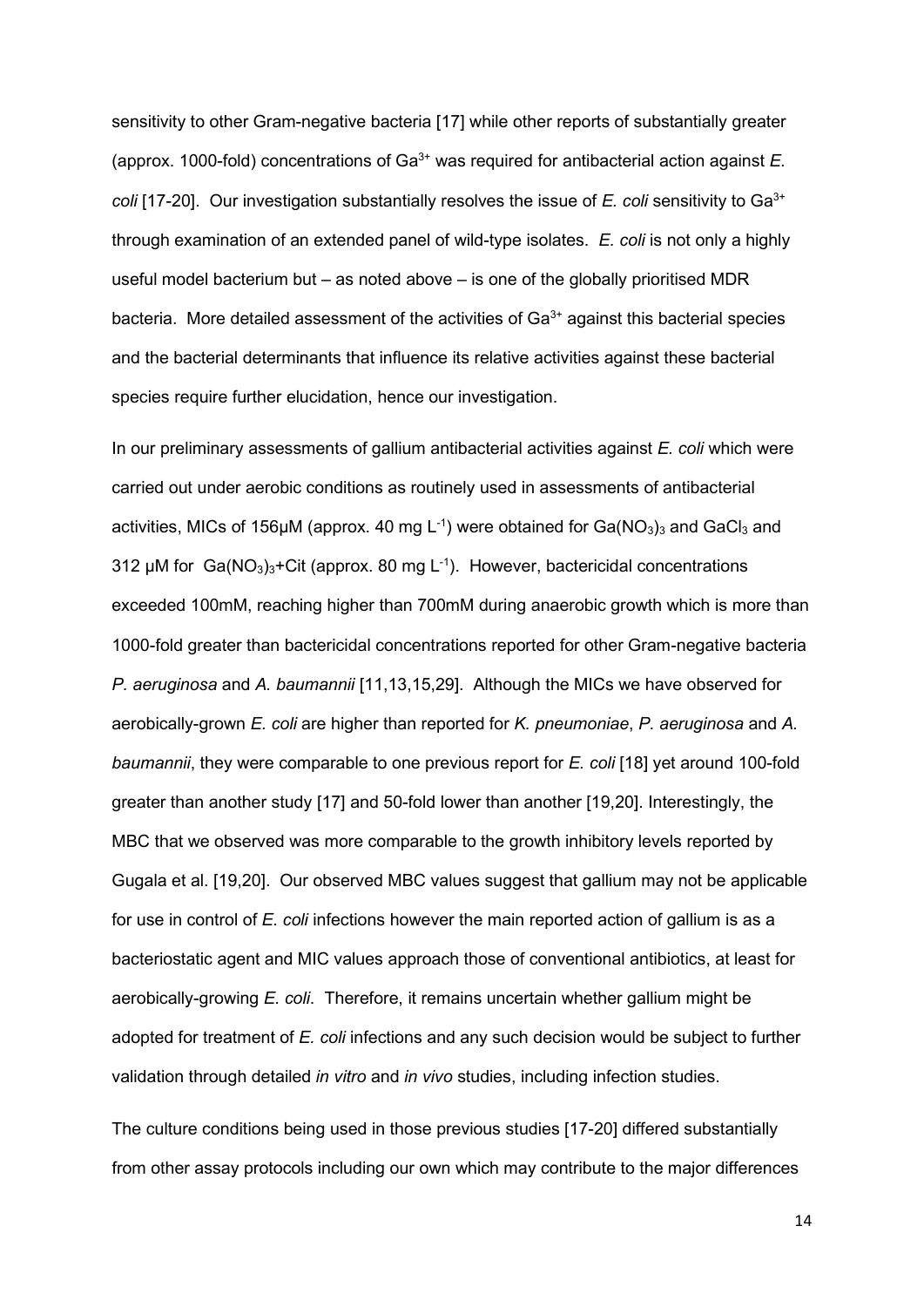observed in inhibitory concentrations of gallium. Moreover, there were substantial differences in the panel of isolates/strains used, with ours representing the broadest range of wild-type isolates assessed to date. In addition to supporting the need for inclusion of standardised methodologies between investigations (as has been successfully applied for antibiotic susceptibility testing for many years), the differences in inhibitory activities are interpreted as strongly indicative of significant condition-dependent influences on antibacterial activities of gallium.

Of major significance was the substantial increase in gallium MICs when *E. coli* was cultured anaerobically. This observation extended to an entire panel of 46 wild-type *E. coli* isolates which included strain NCTC 12241 (ATCC 25922) which is widely-used as a reference strain in antibiotic sensitivity testing. Under aerobic conditions, there was a small but significant difference in MIC between Ga( $NO<sub>3</sub>$ )<sub>3</sub>+Cit and Ga( $NO<sub>3</sub>$ )<sub>3</sub>. Of far greater significance was the substantial increase in MIC for both  $Ga(NO<sub>3</sub>)<sub>3</sub>+C$ it and  $Ga(NO<sub>3</sub>)<sub>3</sub>$  when assays were carried out anaerobically, representing an increase in MIC90 of at least 32-fold. This observation has major relevance to infection conditions in which availability of molecular oxygen (used as a terminal electron acceptor in aerobic respiration) is diminished compared to atmospheric levels. For instance, in perfused tissues oxygen levels are typically equivalent to approx. 5% whilst at sites of inflammatory damage and in the colon, availability of oxygen is negligible (anaerobic) [37,38]. *E. coli* is facultatively anaerobic and when oxygen is limited, undergoes a substantial reprogramming in gene expression and metabolism as well as other phenotypes with many of these changes are controlled by the FNR and ArcA regulators [39,40]. In an early study [17], the importance of aerobic respiration on susceptibility to  $Ga^{3+}$ was suggested. Our results extend that observation and implicate metabolic activities under physiologically-relevant conditions as significant predicators of the antibacterial actions of Ga<sup>3+</sup> and potentially other antibacterial compounds.

Reactive oxygen species (ROS) are understood to play significant roles in the actions of many antibacterial agents including conventional antibiotics [41], disinfectants [42] and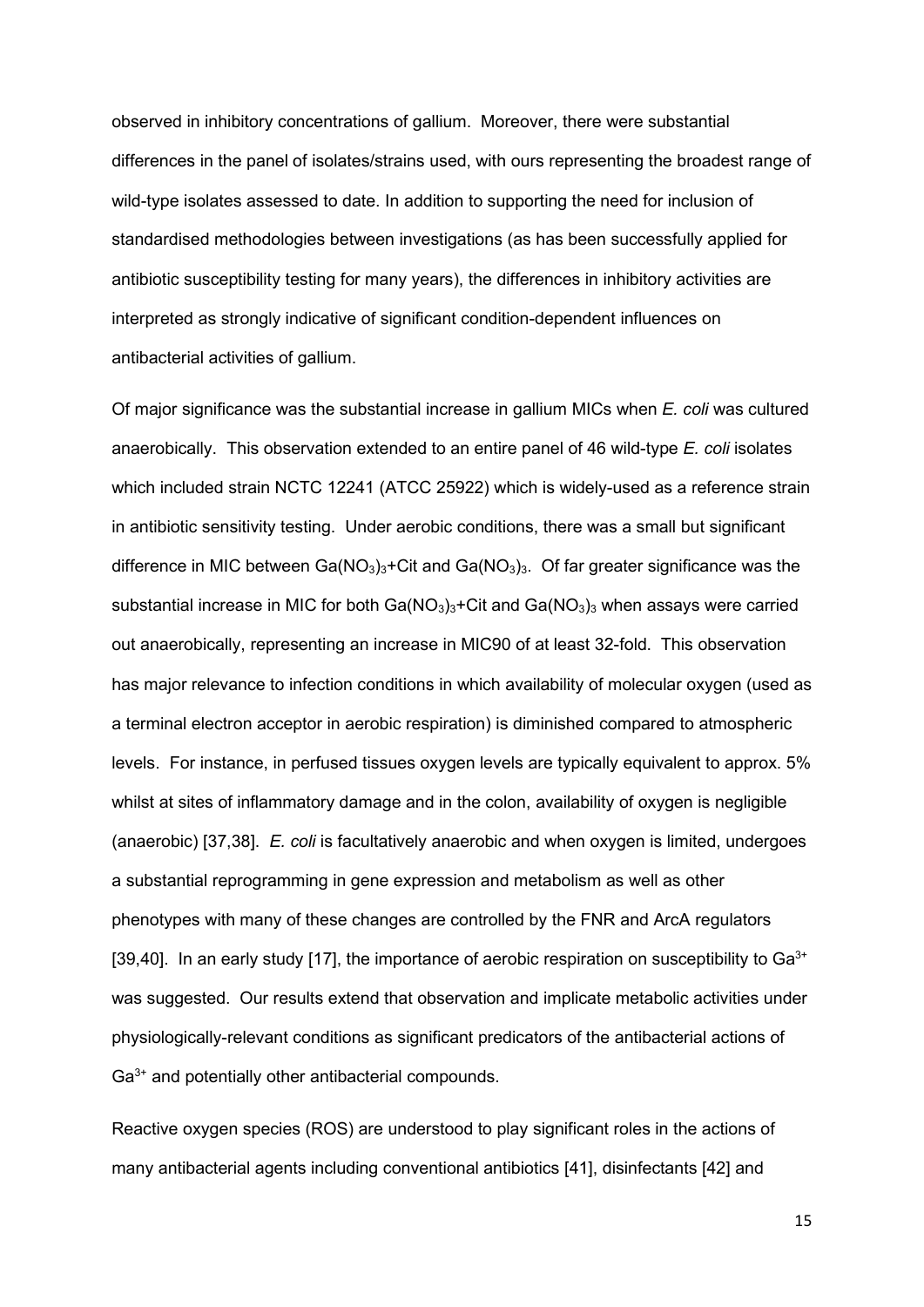metals [43]. However, promotion of ROS is not a direct activity of gallium and its antibacterial mode-of-action is primarily via inhibition of iron metabolism [44]. Other reported targets for gallium include catalase and superoxide dismutase (SOD) [12,45], which play crucial roles in quenching of ROS, produced both through bacterial metabolism and host defences. Participation of enterobactin, the core *E. coli* siderophore system, in protection against ROS has also been reported [46]. Targeting of enterobactin and catalase/SOD by gallium might therefore enhance antibacterial actions of ROS produced by other means. As our experiments identified that growth anaerobically substantially reduced antibacterial activity of  $Ga^{3+}$ , we speculate that this may arise through reduced abundance of ROS generated under anaerobic conditions. Specific determinants and mechanisms linking gallium and ROS-mediated antibacterial actions in *E. coli* remains to be defined as does the extent to which other bacterial species differ in these.

Might our observations have implications for other high priority bacterial species? Other WHO critical priority bacteria such as *K. pneumoniae* are also facultative anaerobes and show major reprogramming under varying oxygen levels [47,48]; presumably this species would display similar alterations in MIC although this remains to be tested. *P. aeruginosa* and *A. baumannii* are termed strict aerobes, although they typically infect sites such as respiratory tract, circulatory system and well-perfused tissues (which have equivalent to approx. 5% oxygen); both *P. aeruginosa* [49,50] and *A. baumannii* [51] alter their metabolic activities under reduced oxygen (including anaerobic) conditions to enable survival and replication. Thus, our observation that oxygen availability (and, hence, bacterial metabolism under these conditions) imposes a major influence on antibacterial actions has major implications for the utility of potential inhibitory agents such as gallium. Further investigations including genus, species and strain variables in combination with growth condition variables are required to elucidate.

Within our panel of 46 *E. coli* strains there was sufficient diversity to initiate assessment of two major variables, namely accessory iron uptake systems and multidrug resistance (MDR).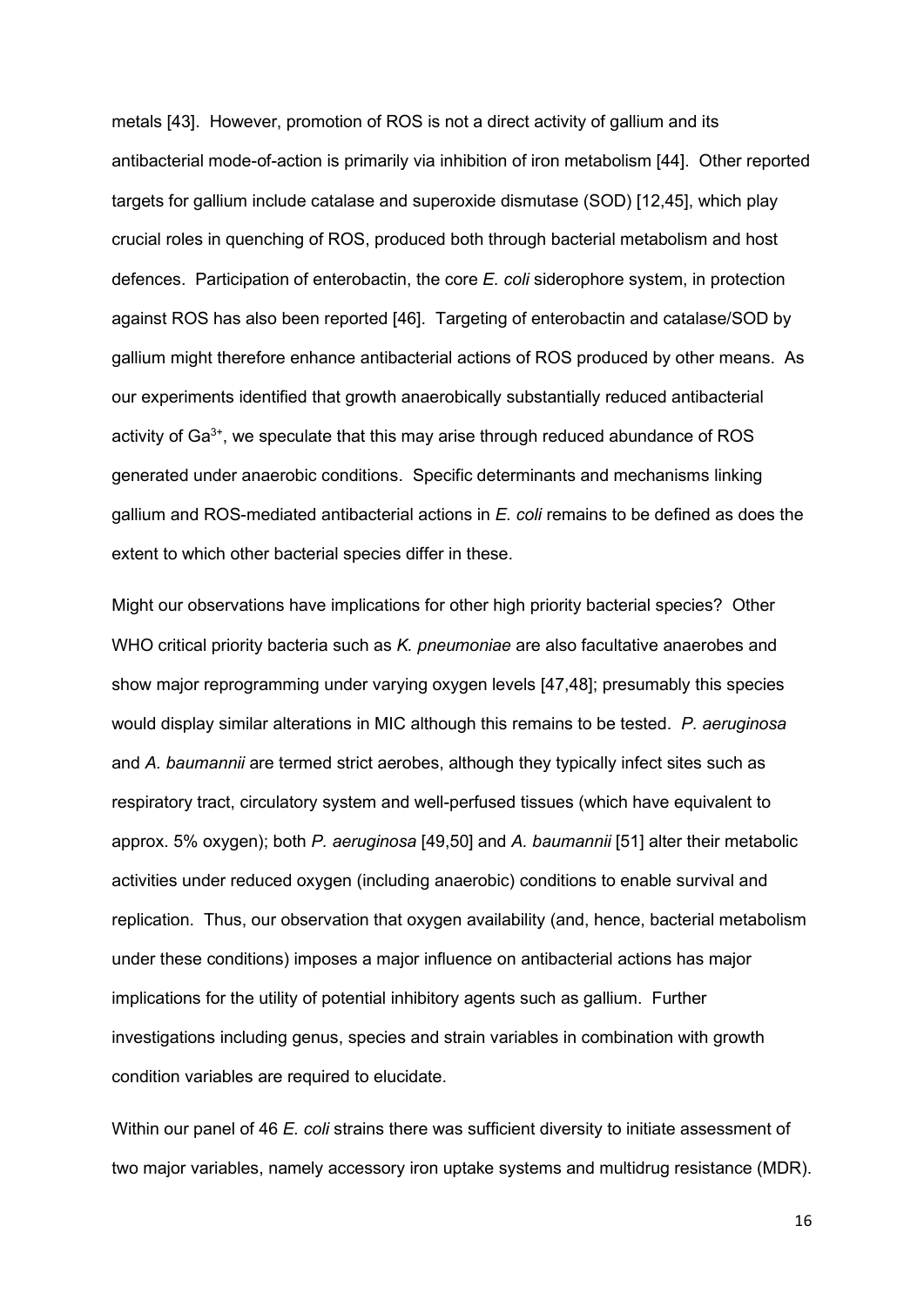Reported antibacterial actions of gallium highlight interference in Fe uptake, primarily in *P. aeruginosa* [11,52] despite other targets having been reported. Although an early reported observation of gallium inhibitory activity for *E. coli* noted interactions with iron availability [32] there has been little advancement in understanding of inhibitory actions in this bacterial species. Recently, Gugala et al [33] provided a report of determinants of gallium sensitivity in *E. coli* through which transport systems were implicated although this initial work provided no definitive indication of metal ion  $(Fe<sup>3+</sup>)$  uptake systems.

Our own investigation of the contribution of Fe uptake systems to susceptibility of *E. coli* to gallium indicated that carriage of accessory Fe uptake systems singly or in combination correspond to higher MIC values under anaerobic conditions. Considering only the accessory siderophore systems (salmochelin, aerobactin, yersiniabactin), the same anaerobiosis-dependent effect of significant uplifting MIC for  $Ga(NO<sub>3</sub>)<sub>3</sub>$  (but not Ga(NO<sub>3</sub>)<sub>3</sub>+Cit) under aerobic conditions. Although this contrasts with observations in *P. aeruginosa* for which no role for siderophore uptake systems in gallium antibacterial action was evident [11,52], the specific questions and approaches – as well as the bacterial species targeted – was distinct. Perhaps significantly, their studies and ours (as well as others investigating gallium mode of action with other bacterial species) imply substantial organism-dependent influences in gallium susceptibility for which systematic comparison of pathogens and Fe uptake systems (and other putative targets) would be required to resolve.

As indicated above, *E. coli* may produce multiple siderophores each of which, as for *P. aeruginosa*, may play distinct roles in gallium uptake and sensitivity. For instance, the chelation of gallium by the *P. aeruginosa* siderophore pyoverdine attenuates antibacterial activity whereas the siderophore pyochelin promotes anti-pseudomonal action of gallium [53]. Although *E. coli* is typified by producing enterobactin, many wild-type strains also can produce additional siderophores as accessory fitness factors, namely salmochelin, aerobactin and yersiniabactin. There is the additional consideration of xenosiderophores which can be scavenged by these bacteria and have been assessed as carriers for gallium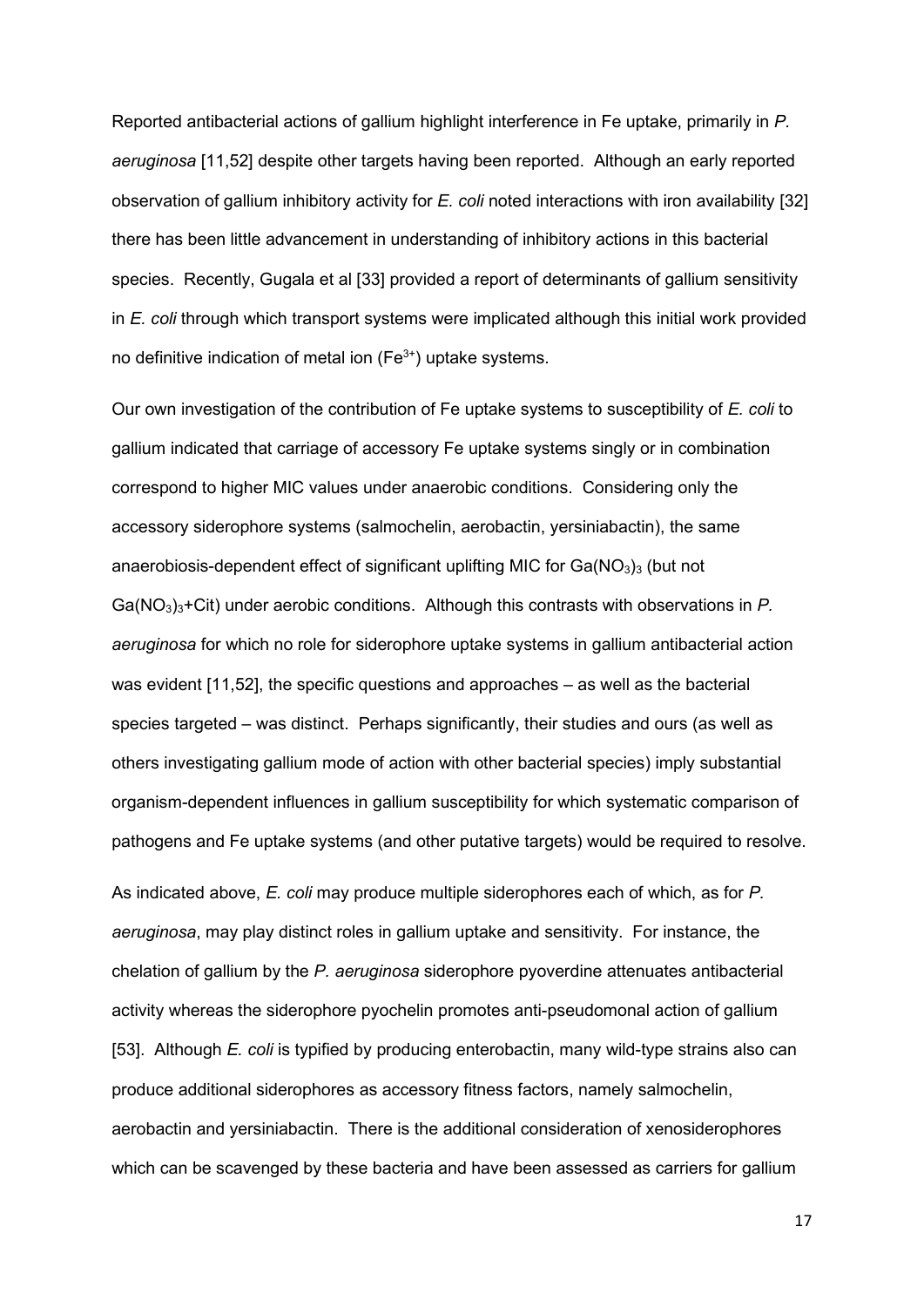[27, 28, 31]. Evidently, the contribution of distinct siderophore systems on antibacterial actions of gallium requires detailed, systematic examination similar to *P. aeruginosa* in any evaluation of potential antibacterial utility of gallium across the range of possible target pathogens.

Almost unique to *E. coli* is the ferric citrate uptake (FEC) system which comprises uptake and trans-membrane sensor-signalling relay encoded by the *fecIRABCDE* genome island [54]. This locus is present in approx. 50% of *E. coli* strains either entire or partial as *fecIRA* and – besides its role in iron acquisition – has been shown to contribute to niche adaptation [34]. This locus is also carried on plasmids present in some *K. pneumoniae* isolates [55] and many strains of *P. aeruginosa* have a system with substantial similarities [56]. Comparison of gallium in combination with citrate or nitrate counterions confirmed the slightly lower MIC of  $Ga(NO<sub>3</sub>)<sub>3</sub>$  under aerobic growth conditions for strains irrespective of FEC locus status. Interestingly, it has recently been reported that variants in the *E. coli* FEC system, notably the outer membrane receptor/porin protein FecA, can be selected to confer heightened resistance to gallium [57] under aerobic conditions of growth. Thus sensitivity to gallium may be subject to selective pressure which adds further considerations in any prospective decision for use of this in antibacterial applications. Interestingly, a survey of more than 1000 FecA sequences from *E. coli* sourced via NCBI identifies approx 2% of these possess the N169K or G400S substitutions (as identified by Graves et al [57]; Table S7 lists protein accessions and amino acid substitutions in these positions) thus these variants may be subject to selection in natural environments. The extent to which these naturally-occurring variants may differ in sensitivity to gallium will require further evaluation in wild-type and genetically-manipulated strains. As noted above, *P. aeruginosa* has an uptake system highly similar to ferric citrate uptake [56]. However, recent investigations of gallium resistance in this species did not identify mutations in this locus, rather they identified two unrelated systems: a periplasmic iron transport system and pyochelin siderophore biosynthesis system components [58,59]. These investigations together with our own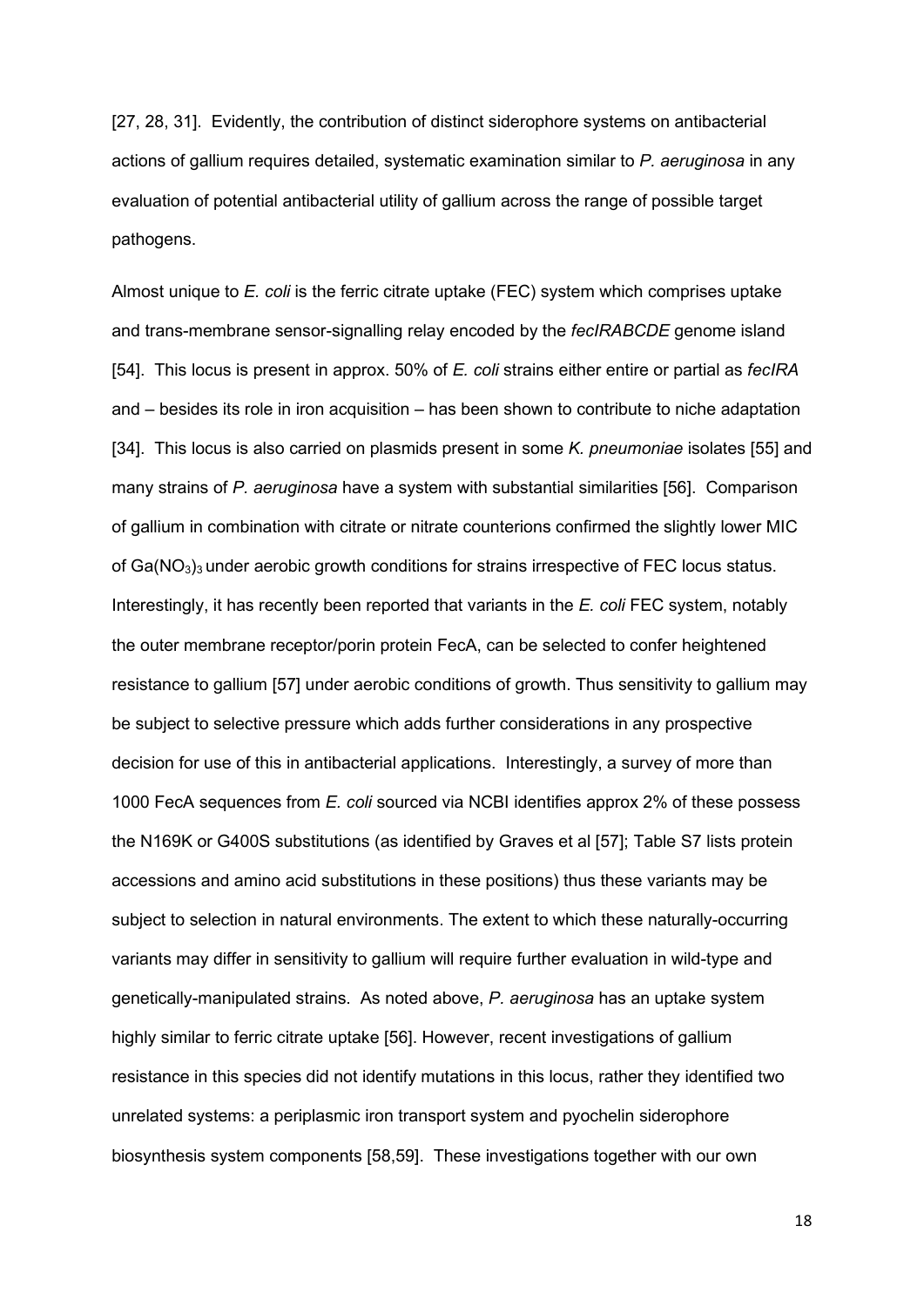indicate clearly that bacterial sensitivity and resistance to gallium is multifaceted and shows genus, species and even strain differences. This further emphasises that such aspects must continue to be considered in detail in evaluating novel antibacterials for their potential utility. Interestingly, under anaerobic conditions only strains with entire FEC locus show significantly higher MIC to gallium. Under the reducing conditions of an anaerobic atmosphere Fe(II) uptake systems might be expected to predominate. However, it has been shown by multiple investigators that both Fe(II) and Fe(III) uptake systems are expressed simultaneously and are functional during infection conditions [e.g. 34,60] where oxygen levels are negligible. Thus the uptake of Ga(III) may still be facilitated by the Fe(III) siderophore uptake systems. Evidently, this is an area which requires further elucidation as it is highly relevant to the potential for usage of gallium as a therapeutic agent for infections. Further to this, it is worth noting that  $Ga^{3+}$  has other reported targets in Gram-negative bacteria including transcriptional regulator proteins, RNA polymerase, metabolic enzymes, respiration components, and catalase [11,12,26,33,45,52]. Although these systems are conserved across bacteria, these also show some divergence at genus, species and even strain levels. These observations further indicate the important contribution of both strain characteristics and environmental conditions, especially oxygen level, on levels of sensitivity to gallium and potentially specific modes of action.

The other variable that we were able to assess for possible contribution to  $Ga^{3+}$  susceptibility was multidrug resistance (MDR). Indeed, the accelerating emergence of antimicrobial resistance (AMR), notably MDR, is the major driver for evaluating alternatives such gallium. Although ours is not the only study to evaluate gallium antibacterial activities against MDR pathogens [13,20], it is the first to show that strains with MDR phenotype show significantly higher MIC values to gallium, again particularly evident under anaerobic conditions. To our knowledge this has not been yet been evaluated in other pathogens (particularly WHO priority pathogens) and further systematic evaluation is needed. Caution must be exercised in interpreting our observations, notably because MDR and carriage of accessory Fe uptake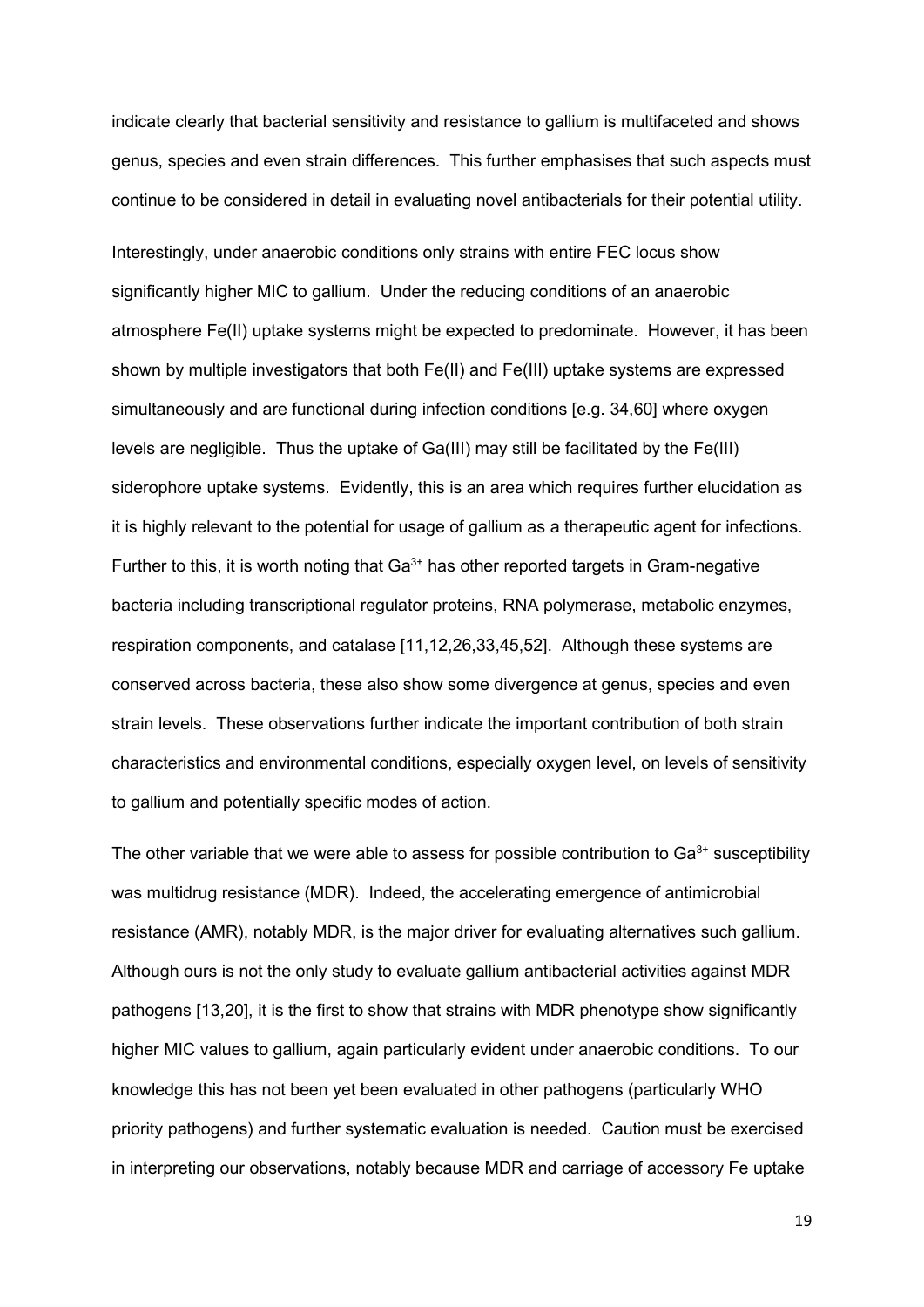systems are frequently coincident in *E. coli* [61]. Nonetheless, taken together, our results suggest that strains carrying accessory Fe uptake system(s) and/or multidrug resistance have advantageous levels of tolerance to gallium, a finding that may be relevant not merely for *E. coli* but also other pathogens prioritised by WHO and further exemplified by others' findings with *P. aeruginosa* [30,53,57-60]. Further examination of interplay between fitness factors (such as Fe acquisition), antibiotic resistance and gallium efficacy against a range of significant pathogen is an important goal to ensure potential utility of gallium and other alternative antimicrobials.

### **CONCLUSIONS**

Our findings have implications for the use of gallium as an antibacterial either by itself or in combination with other agents. Aspects that largely have been omitted from other investigations of antibacterial activities to date but are significant considerations in evaluations include not only detailed understanding of characteristics of target genera, species and strains but also the contribution of physiologically relevant conditions. The processes by which these contribute to antibacterial actions of gallium are important to consider for any successful development and implementation of such agents in novel, sustainable antibacterial interventions. In summary, in this investigation, the major influence on gallium antibacterial activities was shown during culture under anaerobic conditions which substantially elevated MIC levels although strain-dependent characteristics have significant influence. For *E. coli* it appears that accessory Fe uptake systems including the ferric citrate system FEC and siderophore systems offer an advantage in tolerance or resistance to antibacterial actions of gallium (as nitrate or citrate salts) particularly under anaerobic conditions although any possible mechanisms are, as yet, undefined. The further potential for elevation of resistance via selective pressure [57] presents another significant issue. Similarly, MDR strains show significantly higher MIC than non-MDR strains, again exacerbated under the influence of anaerobiosis. The mechanisms underpinning these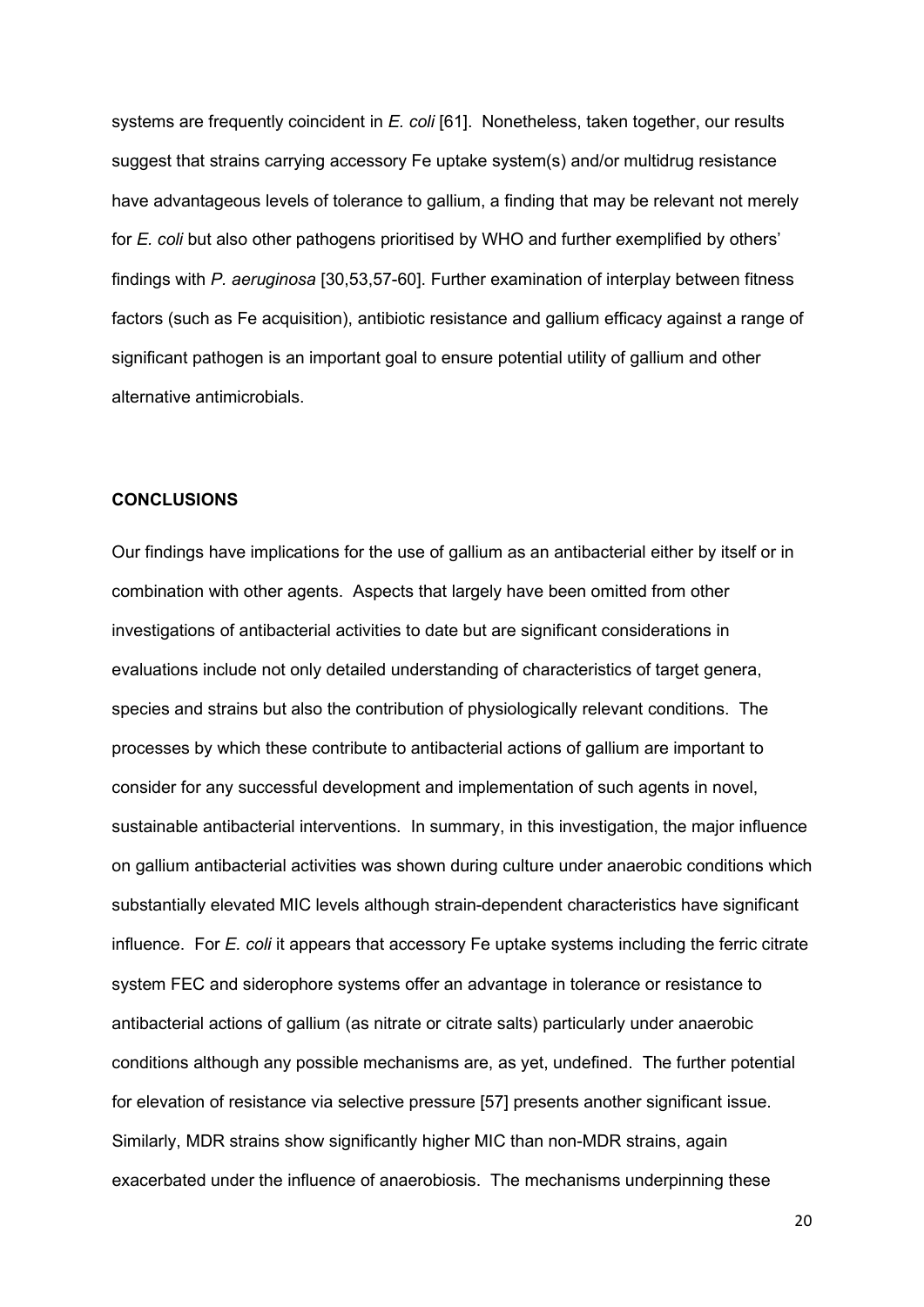phenotypes remain to be elucidated and have important implications for the development of gallium-based antibacterial stratagems for pathogens prioritised as targets for development of novel antimicrobial agents. The heightened MIC values observed under anaerobic conditions may be an indication of limited usefulness of gallium for certain pathogens and tissues although further investigation is an imperative to clarify many open questions regarding gallium as an alternative to conventional antibacterial agents.

#### **METHODS**

#### **Bacterial strains, reagents and culture conditions**

The *E. coli* strains used in this investigation are listed in Supporting Table S1 which provides serotype and sequence type. Other selected genotypic characteristics, namely carriage of iron uptake system genes and antibiotic resistances are also indicated. Forty three wild-type isolates of bovine origin are as previously described [32,62]; three additional wild-type strains are included for reference purposes – MG1655, NCTC 12241 (ATCC25922), NCTC11107. Also used in this investigation was an isogenic mutant of the P4 wild-type strain in which the genomic region encoding the ferric citrate uptake system was deleted [34] – this is referred to as *δfec*.

All media and reagents used in this study were purchased from Sigma-Aldrich company Ltd. (Dorset, UK) unless stated otherwise. Ga(NO<sub>3</sub>)<sub>3</sub>·H<sub>2</sub>O (Alfa Aesar), GaCl<sub>3</sub>·4H<sub>2</sub>O (Acros), Fecitrate, FeCl<sub>3</sub>, Fe(NO<sub>3</sub>)<sub>3</sub>, NaCl, NaNO<sub>3</sub>, Na<sub>3</sub>-citrate, and citric acid solutions were all prepared as stock solution in deionised water and were sterilised by filtration through 0.22 µm syringe filter units. Since gallium citrate is not widely available commercially,  $Ga(NO<sub>3</sub>)<sub>3</sub>$  and Na<sub>3</sub>-citrate were combined at equimolar concentrations for some purposes in this study in a similar manner to that employed previously by others  $[18]$  – herein, this is termed  $Ga(NO<sub>3</sub>)<sub>3</sub>$ +Cit.

Routinely, M9 minimal salts medium, supplemented with 0.8% glucose as a carbon source and 100 mM HEPES buffer pH 7.2 (Gibco) was used for cultures – this medium will be referred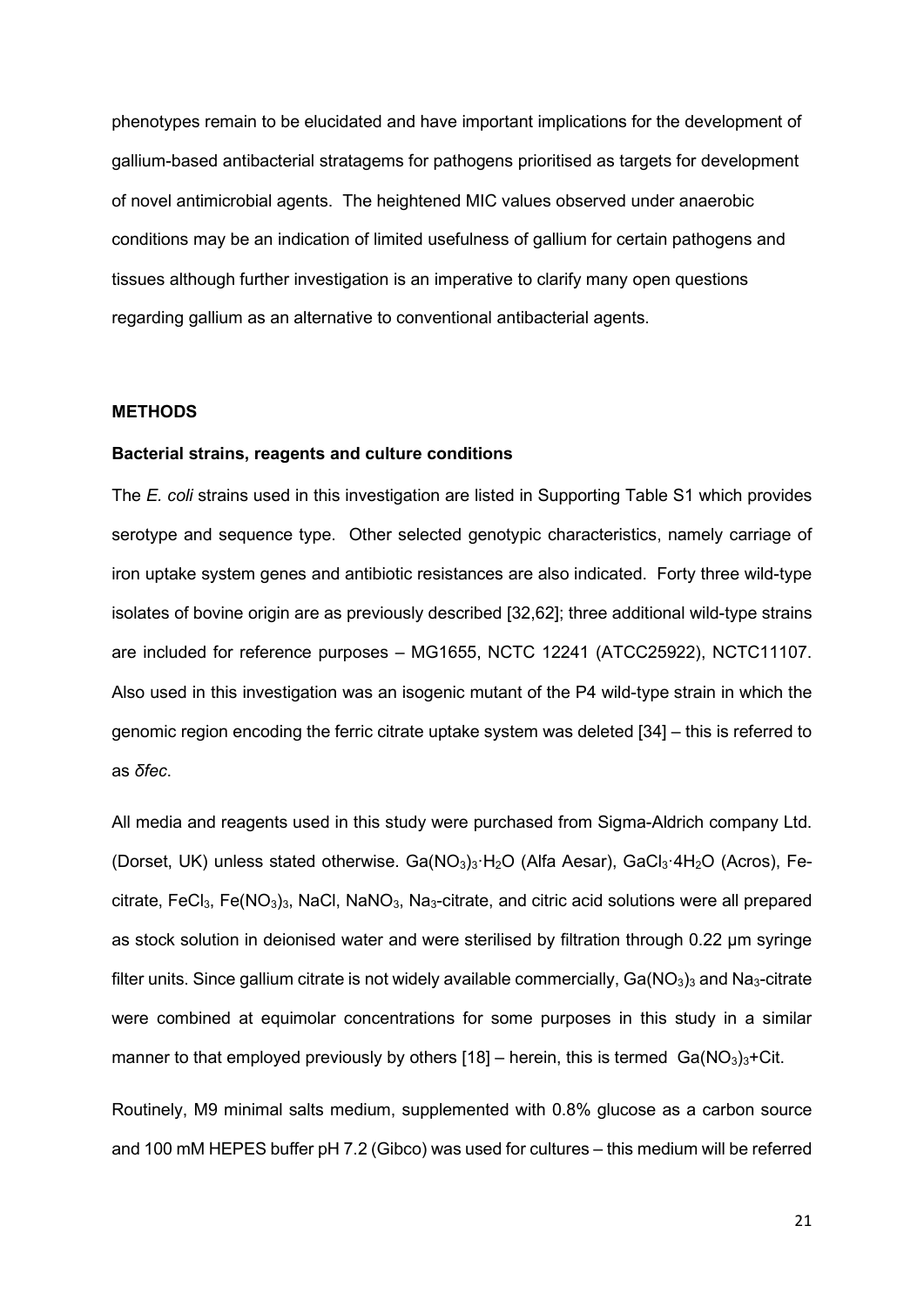to as M9. Unbuffered M9 medium has been used previously for antimicrobial screening studies [10,33,63]; buffer is included as pH can substantially affect resilience characteristics of *E. coli* [64] and biologically-pertinent behaviour of Ga<sup>3+</sup> ions in solution [65]. Starter cultures were grown overnight aerobically at 37°C, with shaking at 120 rpm, then diluted into fresh M9 to a final *E. coli* concentration of approx. 10<sup>6</sup> cfu/ml. Where required, anaerobic growth was performed in a Whitely A35 Anaerobic Workstation (Don Whitely Scientific) using anaerobic gas mixture (80% N2, 10% H2, 10% CO2; supplied by BOC). As a facultative anaerobe, *E. coli* can grow robustly in M9 medium under anaerobic conditions by use of alternative terminal electron acceptors such as nitrate. fumarate, dimethyl sulfoxide, trimethylamine N-oxide) and inorganic terminal electron acceptors. Among the latter are nitrate, nitrite, ferric iron and sulphate ions.

# **Minimum inhibitory concentration (MIC) and Minimum bactericidal concentration (MBC) determinations**

MICs were determined by broth microdilution following EUCAST guidelines, essentially as described previously [66]. A two-fold dilution series across the concentration range of 10 mM (10000 µM) to 39 µM was used for all compounds tested. Bacterial inoculum was 5 x  $10^5$ cfu/ml. Cultures were incubated overnight, without shaking, at 37°C, either aerobically or anaerobically, and MIC values were determined visually as the concentration where growth of the bacterium was not observable. MIC determinations were performed both aerobically and anaerobically, in quadruplicate on at least three separate occasions. The concentrations which inhibit 50% and 90% of the bacterial strains are termed MIC50 and MIC90 respectively.

MBCs were determined similarly over a concentration range of 700 mM to 10 mM for compounds under test. Following inoculation, cultures were incubated, without shaking, for 16 hours at 37°C either aerobically and anaerobically then samples of 10 µl were taken and inoculated onto LB agar which were incubated for up to a further 72 hours. MBC determinations were performed in duplicate on at least two separate occasions. MIC and MBC values are presented as µM concentration of gallium.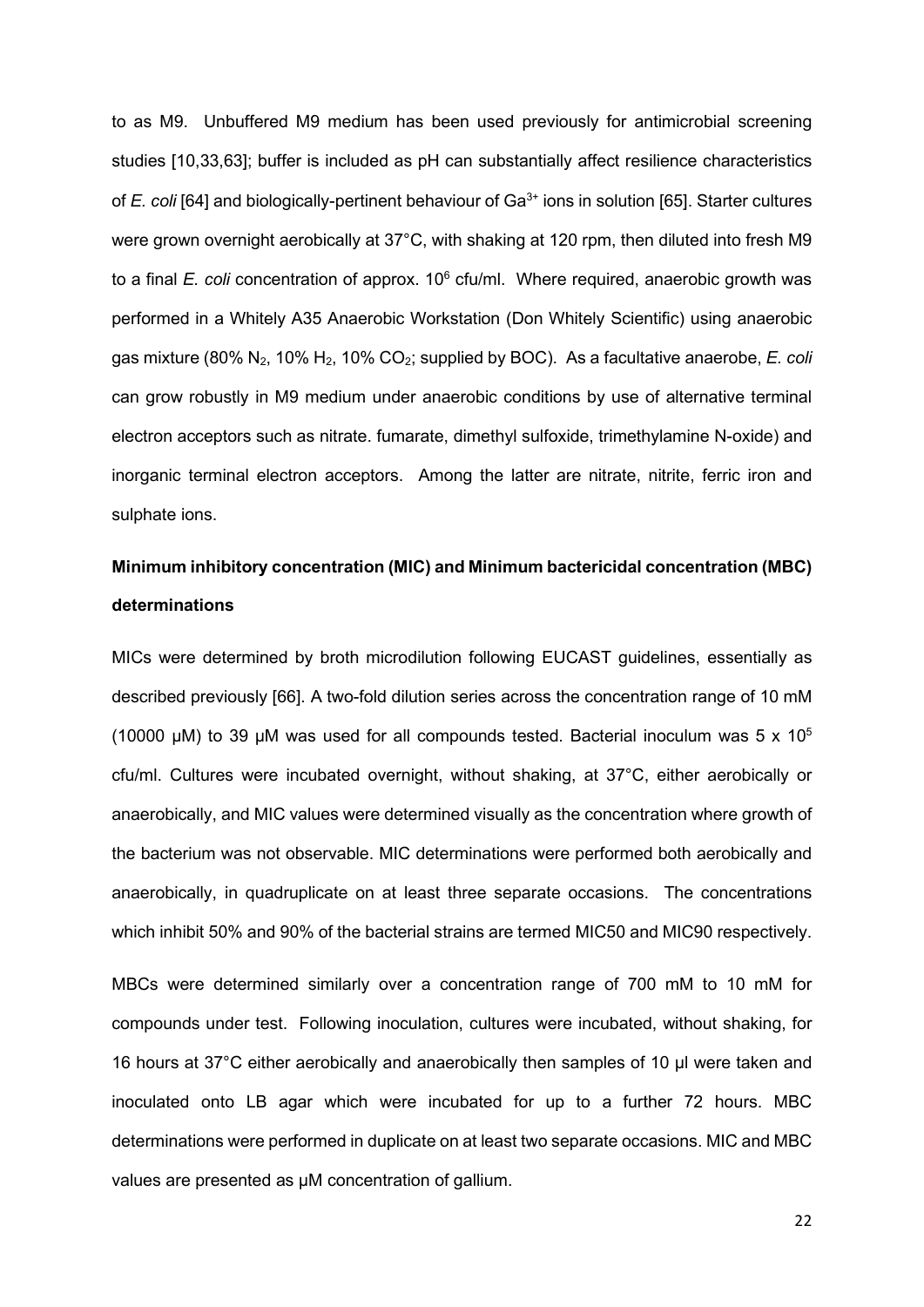For assessing gallium MIC with Fe supplementation, assays were carried out as described above over using the same gallium concentration range in medium either without iron supplementation or supplemented with 1  $\mu$ M, 10  $\mu$ M or 100  $\mu$ M Fe-citrate or FeCl<sub>3</sub> as an iron source.

#### **Data handling, statistical evaluation and strain genomic characterisation**

Datasets were managed in Microsoft Excel which was used to produce box-and-whisker plots – in all box-and-whisker figures, boxes indicate1st to  $3<sup>rd</sup>$  quartile, X indicates the mean, horizontal lines represent median, whiskers indicate minimum and maximum, and dots represent outliers. Nonparametric Mann Whitney U-test was used for statistical evaluation as previously applied in similar evaluations of MIC in *E. coli* [67]. Calculations were performed via the online tool:

https://www.socscistatistics.com/tests/mannwhitney/default2.aspx.

Survey of strain genomes for relevant gene content was carried out as described previously [62,68] and sequence resources used are further described in Supporting Materials (Table S2).

#### **Supporting Information**

The Supporting Information is available free of charge at XXXX. Strain characteristics (serotype, sequence type, MDR carriage and Fe uptake systems), minimum inhibition concentration, MIC50, MIC90 and MIC ranges against Fe uptake system and MDR characteristics, and strain plots by ascending MIC with ranking. (PDF)

### **Author contributions**

| Conceptualisation etc:             | DGES, HHPY                     |
|------------------------------------|--------------------------------|
| Laboratory experimentation CJN, SH |                                |
| Data analysis                      | CJN, HY, TBH, RJG, ECHTL, DGES |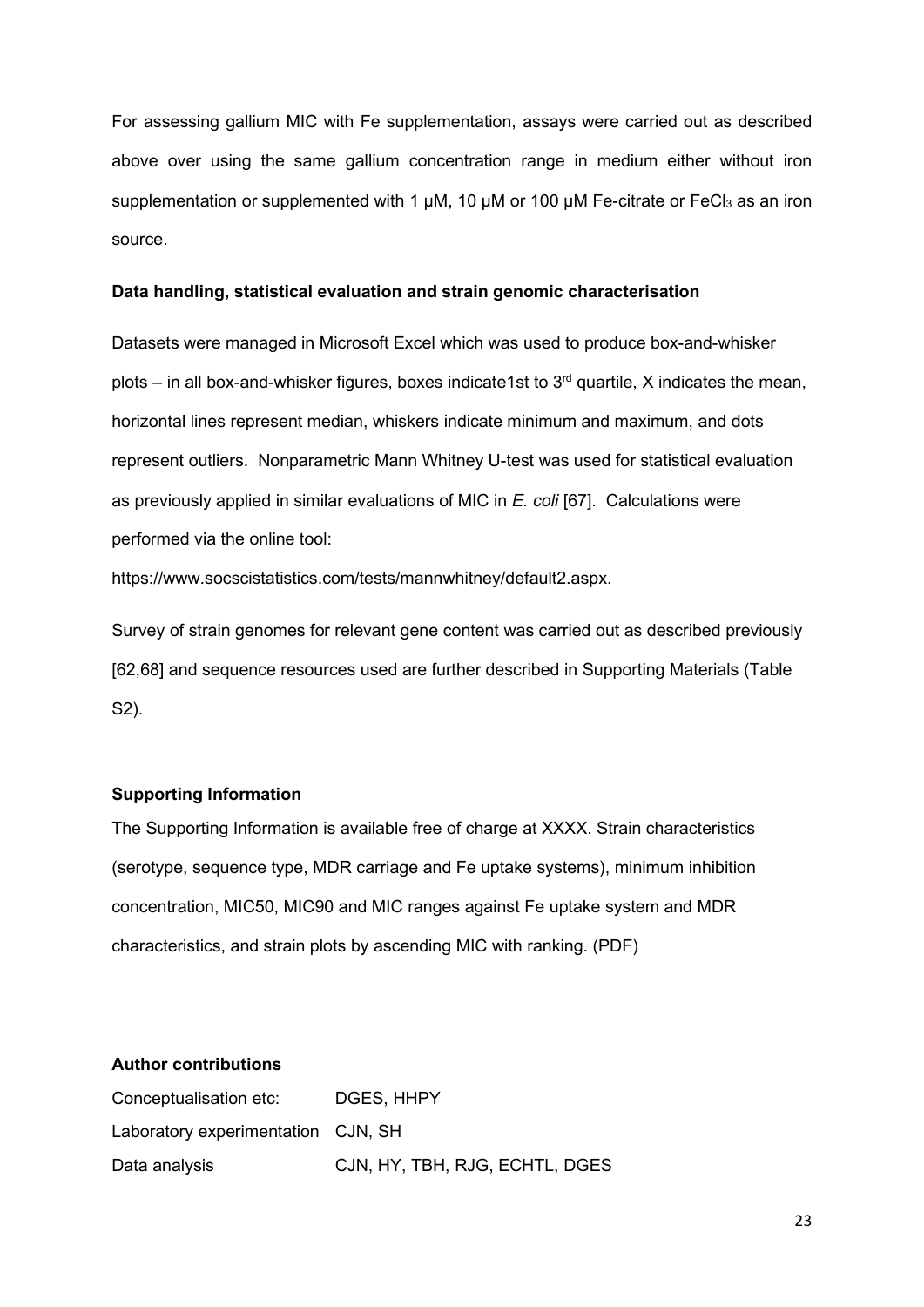Writing and editing DGES, HHPY

# **Acknowledgements**

This research was supported by EPSRC post-graduate studentships to C. J. Neill and EPSRC

Criticat CDT (grant number EP/L016419/1) funding to E. C. H. T. Lau, Heriot-Watt University

Global Platform funding and through ANIHWA ERA-NET (funded in the United Kingdom by

DEFRA and BBSRC; reference OD1718).

# **REFERENCES**

- 1. World Health Organisation. (2017). Global Priority List Of Antibiotic-Resistant Bacteria To Guide Research, Discovery, And Development Of New Antibiotics. [https://www.who.int/medicines/publications/WHO-PPL-Short\\_Summary\\_25Feb-](about:blank)[ET\\_NM\\_WHO.pdf](about:blank) (assessed April 1, 2020)
- 2. Theuretzbacher, U., Bush, K., Harbarth, S., Paul, M., Rex, J. H., Tacconelli, E., and Thwaites, G. E. (2020) Critical analysis of antibacterial agents in clinical development. *Nat Rev Microbiol.* 18:286-298. doi: 10.1038/s41579-020-0340-0.
- 3. Imai, Y., Meyer, K. J., Iinishi, A., Favre-Godal, Q., Green, R., Manuse, S., Caboni, M., Mori, M., Niles, S., Ghiglieri, M., Honrao, C., Ma, X., Guo, J. J., Makriyannis, A., Linares-Otoya, L., Böhringer, N., Wuisan, Z. G., Kaur, H., Wu, R., Mateus, A., Typas, A., Savitski, M. M., Espinoza, J. L., O'Rourke, A., Nelson, K. E., Hiller, S., Noinaj, N., Schäberle, T. F., D'Onofrio, A., and Lewis, K. (2019) A new antibiotic selectively kills Gram-negative pathogens. *Nature* 576:459-464. doi: 10.1038/s41586-019-1791-1.
- 4. Luther, A., Urfer, M., Zahn, M., Müller, M., Wang, S. Y., Mondal, M., Vitale, A., Hartmann, J. B., Sharpe, T., Monte, F. L., Kocherla, H., Cline, E., Pessi, G., Rath, P., Modaresi, S. M., Chiquet, P., Stiegeler, S., Verbree, C., Remus, T., Schmitt, M., Kolopp, C., Westwood, M. A., Desjonquères, N., Brabet, E., Hell, S., LePoupon, K., Vermeulen, A., Jaisson, R., Rithié, V., Upert, G., Lederer, A., Zbinden, P., Wach, A., Moehle, K., Zerbe, K., Locher, H. H., Bernardini, F., Dale, G. E., Eberl, L., Wollscheid, B., Hiller, S., Robinson, J. A., Obrecht, D. (2019) Chimeric peptidomimetic antibiotics against Gramnegative bacteria. *Nature* 576:452-458. doi: 10.1038/s41586-019-1665-6.
- 5. Ma, X., Prathapam, R., Wartchow,, C., Chie-Leon B., Ho, C. M., De Vicente, J., Han, W., Li, M., Lu, Y., Ramurthy, S., Shia, S., Steffek, M., Uehara, T. (2020) Structural and Biological Basis of Small Molecule Inhibition of *Escherichia coli* LpxD Acyltransferase Essential for Lipopolysaccharide Biosynthesis. *ACS Infect Dis*. 6:1480–1489 doi: 10.1021/acsinfecdis.9b00127.
- 6. Parker, E. N., Drown, B. S., Geddes, E. J., Lee, H. Y., Ismail, N., Lau, G. W., Hergenrother, P. J. (2020) Implementation of permeation rules leads to a FabI inhibitor with activity against Gram-negative pathogens. *Nat Microbiol*. 5:67-75. doi: 10.1038/s41564-019-0604-5.
- 7. Stokes, J. M., Yang, K., Swanson, K., Jin, W. G., Cubillos-Ruiz, A., Donghia, N. M., MacNair, C. R., French, S., Carfrae, L. A., Bloom-Ackerman, Z., Tran, V. M., Chiappino-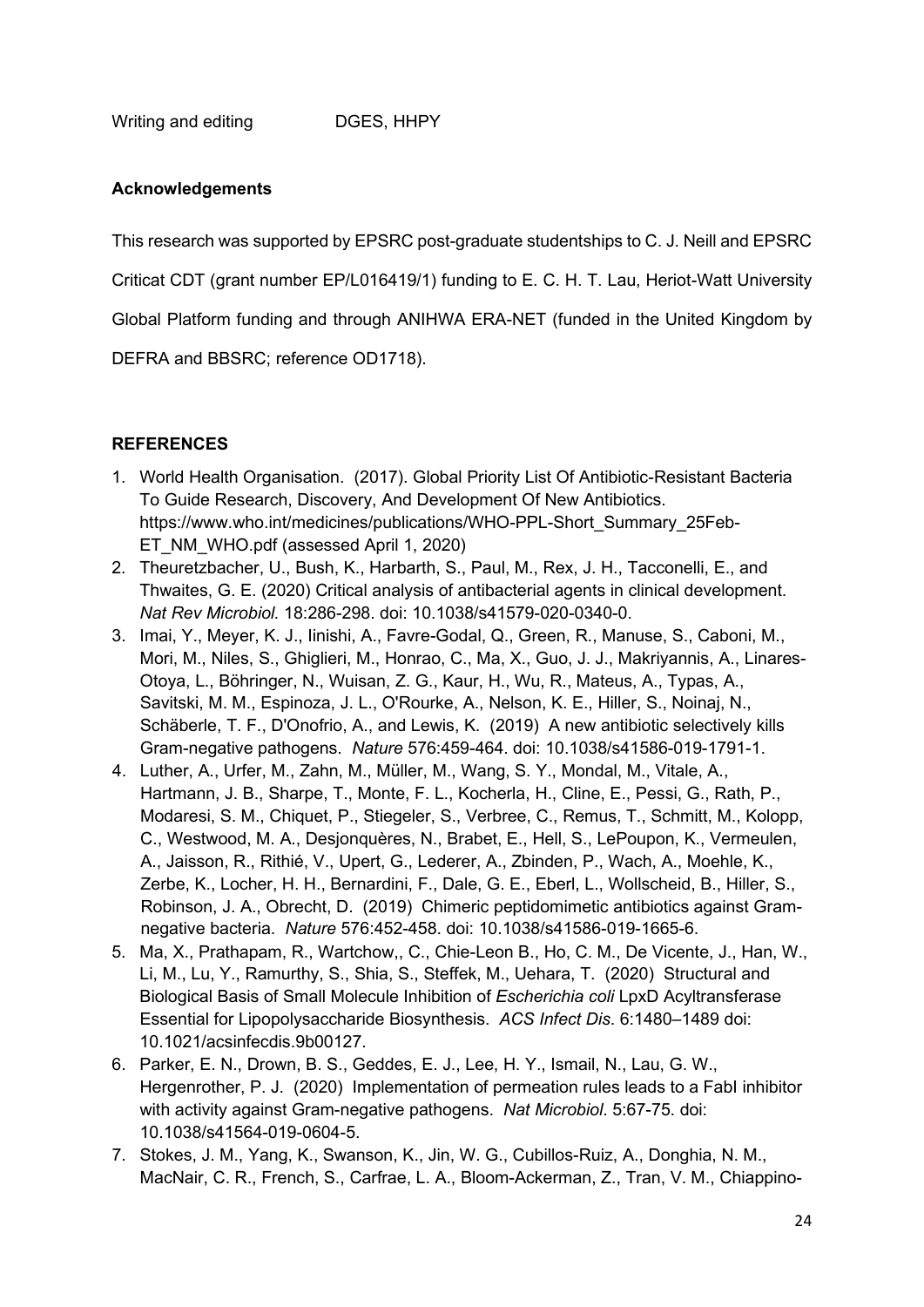Pepe, A., Badran, A. H., Andrews, I. W., Chory, E. J., Church, G. M., Brown, E. D., Jaakkola, T. S., Barzilay, R., Collins, J. J. (2020) A Deep Learning Approach to Antibiotic Discovery. *Cell* 180:688–702. https://doi.org/10.1016/j.cell.2020.01.021

- 8. Petty, N. K., Ben Zakour, N. L., Stanton-Cook, M., Skippington, E., Totsika, M., Forde, B. M., Phan, M. D., Gomes Moriel, D., Peters, K. M., Davies, M., Rogers, B. A., Dougan, G., Rodriguez-Baño, J., Pascual, A., Pitout, J. D., Upton, M., Paterson, D. L., Walsh, T. R., Schembri, M. A., Beatson, S. A. (2014) Global dissemination of a multidrug resistant *Escherichia coli* clone. *Proc Natl Acad Sci U S A*. 111:5694-5699. doi: 10.1073/pnas.1322678111.
- 9. Chen, L., Mathema, B., Pitout, J. D., DeLeo, F. R., and Kreiswirth, B. N. (2014). Epidemic *Klebsiella pneumoniae* ST258 is a hybrid strain. *mBio.* 5:e01355-14. doi: 10.1128/mBio.01355-14.
- 10. Antunes, L. C. S., Imperi, F., Minandri, F., Visca, P. (2012) *In vitro* and *in vivo*  antimicrobial activities of gallium nitrate against multidrug-resistant *Acinetobacter baumannii*. *Antimicrob Agents Chemother*. 56:5961-5970. doi: 10.1128/AAC.01519-12.
- 11. Kaneko, Y., Thoendel, M., Olakanmi, O., Britigan, B. E., Singh, P. K. (2007) The transition metal gallium disrupts *Pseudomonas aeruginosa* iron metabolism and has antimicrobial and antibiofilm activity. *J Clin Invest*. 117:877-888. doi: 10.1172/JCI30783
- 12. Goss, C. H., Kaneko, Y., Khuu, L., Anderson, G. D., Ravishankar, S., Aitken, M. L., Lechtzin, N., Zhou, G., Czyz, D. M., McLean, K., Olakanmi, O., Shuman, H. A., Teresi, M., Wilhelm, E., Caldwell, E., Salipante, S. J., Hornick, D. B., Siehnel, R. J., Becker, L., Britigan, B. E., Singh, P. K. (2018) Gallium disrupts bacterial iron metabolism and has therapeutic effects in mice and humans with lung infections. *Sci Transl Med.* 10:eaat7520. doi: 10.1126/scitranslmed.aat7520.
- 13. Hijazi, S., Visaggio, D., Pirolo, M., Frangipani, E., Bernstein, L., Visca, P. (2018) Antimicrobial activity of gallium compounds on ESKAPE pathogens. *Front. Cell. Infect. Microbiol.* 8:316. DOI: 10.3389/fcimb.2018.00316
- 14. Choi, S. R., Britigan, B. E., Narayanasamy, P. (2019) Iron/Heme Metabolism-Targeted Gallium(III) Nanoparticles Are Active against Extracellular and Intracellular *Pseudomonas aeruginosa* and *Acinetobacter baumannii*. *Antimicrob Agents Chemother*. 63:e02643-18. doi: 10.1128/AAC.02643-18.
- 15. Choi, S. R., Britigan, B. E., Narayanasamy, P. (2019) Dual Inhibition of *Klebsiella pneumoniae* and *Pseudomonas aeruginosa* Iron Metabolism Using Gallium Porphyrin and Gallium Nitrate. *ACS Infect Dis*. 5:1559-1569. doi: 10.1021/acsinfecdis.9b00100.
- 16. Thompson, M. G., Truong-Le, V., Alamneh, Y. A., Black, C. C., Anderl, J., Honnold, C. L., Pavlicek, R. L., Abu-Taleb, R., Wise, M. C., Hall, E. R., Wagar, E. J., Patzer, E., Zurawski, D. V. (2015) Evaluation of Gallium Citrate Formulations against a Multidrug-Resistant Strain of *Klebsiella pneumoniae* in a Murine Wound Model of Infection. *Antimicrob Agents Chemother*. 59:6484-6493. doi: 10.1128/AAC.00882-15.
- 17. Stojiljkovic, I., Kumar, V., Srinivasan, N. (1999) Non-iron metalloporphyrins: potent antibacterial compounds that exploit haem/Hb uptake systems of pathogenic bacteria. *Mol Microbiol*. 31:429-442. doi: 10.1046/j.1365-2958.1999.01175.x.
- 18. Rzhepishevska, O., Ekstrand-Hammarström, B., Popp, M., Björn, E., Bucht, A., Sjöstedt, A., Antti, H., Ramstedt, M. (2011) The antibacterial activity of Ga3+ is influenced by ligand complexation as well as the bacterial carbon source. *Antimicrob Agents Chemother*. 55:5568-5580. doi: 10.1128/AAC.00386-11.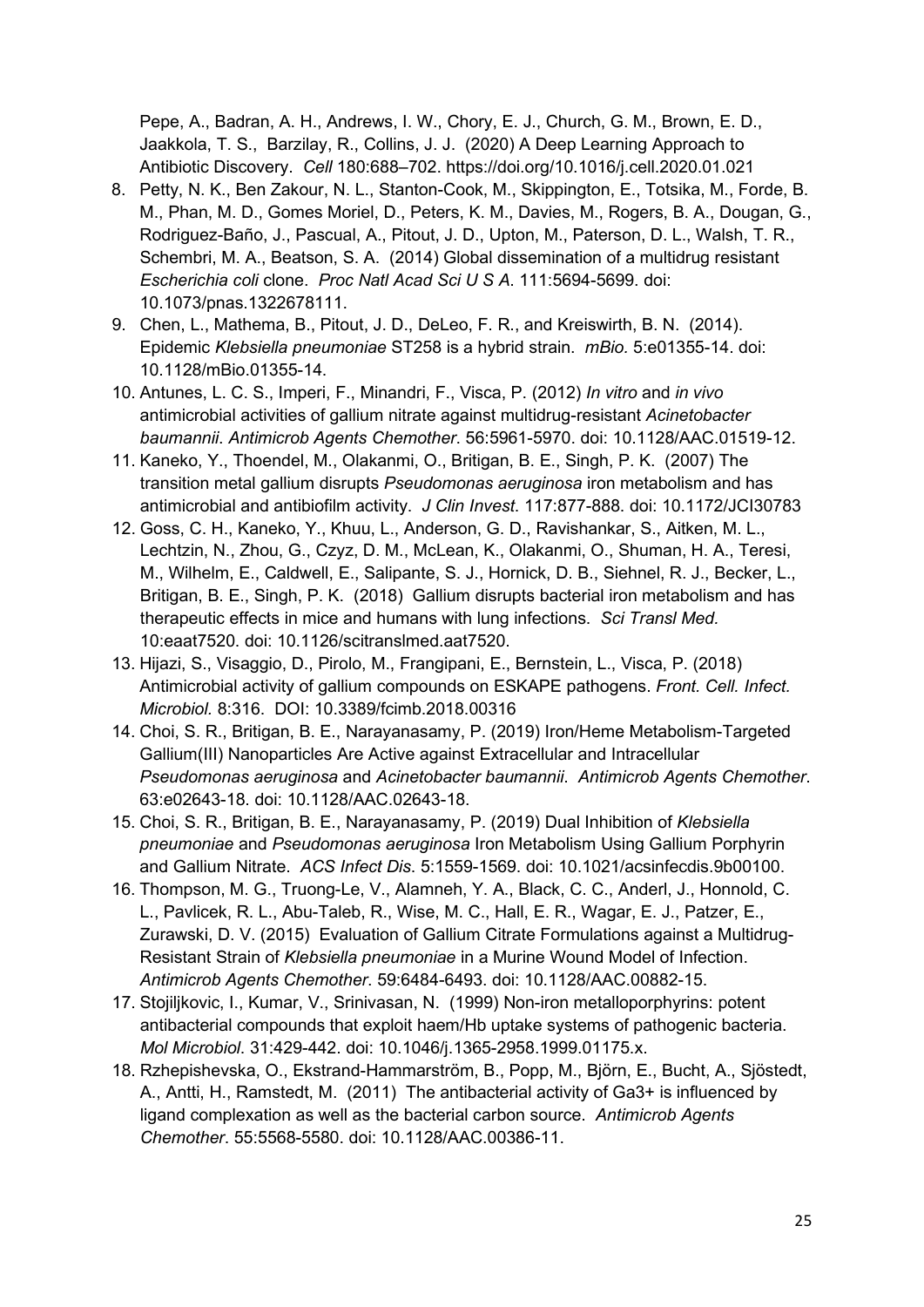- 19. Gugala, N., Lemire, J. A., Turner, R. J. (2017) The efficacy of different anti-microbial metals at preventing the formation of, and eradicating bacterial biofilms of pathogenic indicator strains. *J Antibiot (Tokyo).* 70:775-780. doi: 10.1038/ja.2017.10.
- 20. Gugala, N., Vu, D., Parkins, M. D., Turner, R. J. (2019) Specificity in the Susceptibilities of *Escherichia coli*, *Pseudomonas aeruginosa* and *Staphylococcus aureus* Clinical Isolates to Six Metal Antimicrobials. *Antibiotics*. 8:51. doi: 10.3390/antibiotics8020051.
- 21. Leyland-Jones B. (2003) Treatment of cancer-related hypercalcemia: the role of gallium nitrate. *Semin Oncol*. 30(2 Suppl 5):13-19. DOI:10.1016/s0093-7754(03)00171-4.
- 22. Wadas, T. J., Wong, E. H., Weisman, G. R., Anderson, C. J. (2010) Coordinating radiometals of copper, gallium, indium, yttrium, and zirconium for PET and SPECT imaging of disease. *Chem Rev*. 110:2858-2902. doi: 10.1021/cr900325h.
- 23. Sanli, Y., Garg, I., Kandathil, A., Kendi, T., Zanetti, M. J. B., Kuyumcu, S., Subramaniam, R. M. (2018) Neuroendocrine Tumor Diagnosis and Management: 68Ga-DOTATATE PET/CT. *Am J Roentgenol.* 211:267-277. doi: 10.2214/AJR.18.19881.
- 24. Bernstein, L. R., Tanner, T., Godfrey, C., Noll, B. (2000) Chemistry and pharmacokinetics of gallium maltolate, a compound with high oral gallium bioavailability. *Met Based Drugs.* 7:33-47. doi: 10.1155/MBD.2000.33
- 25. Valappil, S. P., Yiu, H. H. P., Bouffier, L., Hope, C. K., Evans, G., Claridge, J. B., Higham, S. M., Rosseinsky, M. J. (2013) Effect of Novel Antibacterial Gallium-Carboxymethyl Cellulose on *Pseudomonas aeruginosa*. *Dalton Trans.* 42:1778-1786. doi: 10.1039/c2dt32235h.
- 26. Wang, Y., Han, B., Xie, Y., Wang, H., Wang, R., Xia, W., Li, H., Sun, H. (2019) Combination of gallium(III) with acetate for combating antibiotic resistant *Pseudomonas aeruginosa*. *Chem Sci.* 10:6099-6106. doi: 10.1039/c9sc01480b.
- 27. Huayhuaz, J. A. A., Vitorino, H. A., Campos, O. S., Serrano, S. H. P., Kaneko, T. M., Espósito, B. P. (2017) Desferrioxamine and desferrioxamine-caffeine as carriers of aluminum and gallium to microbes via the Trojan Horse Effect. *J Trace Elem Med Biol*. 41:16-22. doi: 10.1016/j.jtemb.2017.01.006.
- 28. Purro, M., Qiao, J., Liu, Z., Ashcraft M., Xiong, M. P. (2018) Desferrioxamine:galliumpluronic micelles increase outer membrane permeability and potentiate antibiotic activity against *Pseudomonas aeruginosa*. *Chem Commun*. 54:13929-13932. doi: 10.1039/c8cc08134d.
- 29. Arivett, B. A., Fiester, S. E., Ohneck, E. J., Penwell, W. F., Kaufman, C. M., Relich, R. F., Actis, L. A. (2105) Antimicrobial Activity of Gallium Protoporphyrin IX against *Acinetobacter baumannii* Strains Displaying Different Antibiotic Resistance Phenotypes. *Antimicrob Agents Chemother*. 59:7657-7665. doi: 10.1128/AAC.01472-15.
- 30. Hijazi, S., Visca, P., Frangipani, E. (2017) Gallium-Protoporphyrin IX Inhibits *Pseudomonas aeruginosa* Growth by Targeting Cytochromes. *Front Cell Infect Microbiol*. 7:12. doi:10.3389/fcimb.2017.00012.
- 31. Banin, E., Lozinski, A., Brady, K. M., Berenshtein, E., Butterfield, P. W., Moshe, M., Chevion, M., Greenberg, E. P., Banin, E. (2008) The potential of desferrioxaminegallium as an anti-*Pseudomonas* therapeutic agent. *Proc Natl Acad Sci U S A.* 105:16761-6. doi: 10.1073/pnas.0808608105.
- 32. Hubbard, J. A., Lewandowska, K. B., Hughes, M. N., Poole, R. K. (1986) Effects of ironlimitation of *Escherichia coli* on growth, the respiratory chains and gallium uptake. *Arch Microbiol.* 146:80-86. doi: 10.1007/BF00690163.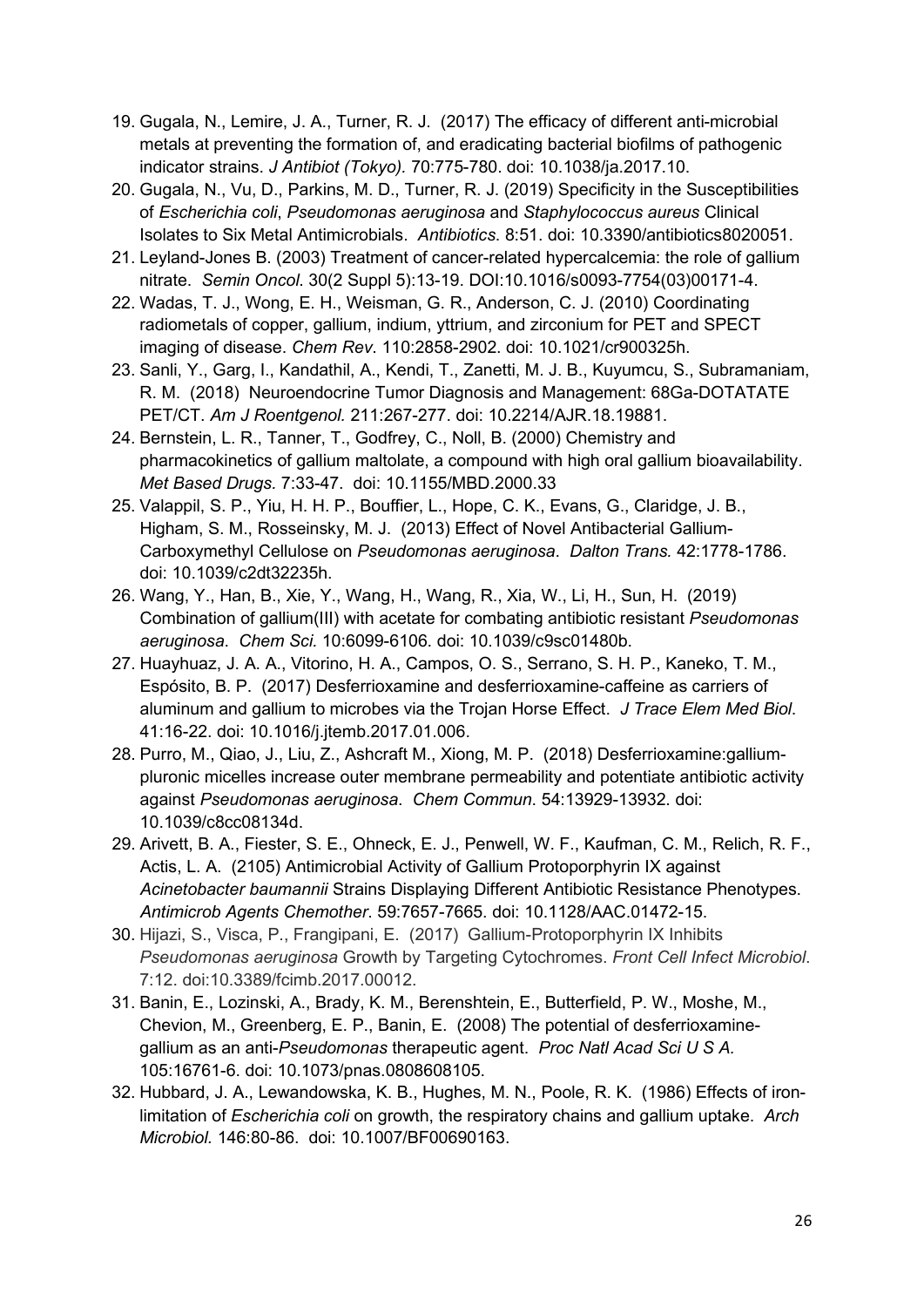- 33. Gugala, N., Chatfield-Reed, K., Turner, R. J., Chua, G. (2019) Using a Chemical Genetic Screen to Enhance Our Understanding of the Antimicrobial Properties of Gallium against *Escherichia coli*. *Genes* 10:34. doi: 10.3390/genes10010034.
- 34. Blum, S. E., Goldstone, J. R., Connolly, J. P. R., Répérant-Ferter, M., Germon, P., Inglis, N. F., Krifucks, O., Mathur, S., Manson, E., Mclean, K., Rainard, P., Roe, A. J., Leitner, G., Smith, D. G. E. (2018) Postgenomics characterization of an essential genetic determinant of mammary pathogenic *Escherichia coli*. *mBio.* 9:e00423-18. doi: 10.1128/mBio.00423-18.
- 35. Magiorakos, A. P., Srinivasan, A., Carey, R. B., Carmeli, Y., Falagas, M. E., Giske, C. G., Harbarth, S., Hindler, J. F., Kahlmeter, G., Olsson-Liljequist, B., Paterson, D. L., Rice, L. B., Stelling, J., Struelens, M. J., Vatopoulos, A., Weber, J. T., Monnet, D. L. (2012) Multidrug-resistant, extensively drug-resistant and pandrug-resistant bacteria: an international expert proposal for interim standard definitions for acquired resistance. *Clin Microbiol Infect.* 18:268-281. doi: 10.1111/j.1469-0691.2011.03570.x.
- 36. Frei, A., Zuegg, J., Elliott, A. G., Baker, M., Braese, S., Brown, C., Chen, F., Dowson, C. G., Dujardin, G., Jung, N., Kingx, A. P., Mansour, A. M., Massi, M., Moat, J., Mohamed, H. A., Renfrew, A. K., Rutledge, P. J., Sadler, P. J., Todd, M. H., Willans, C. E., Wilson, J. J., Cooper, M. A., Blaskovich, M. A. T. (2020) Metal complexes as a promising source for new antibiotics. *Chem Sci.* 11:2627-2639. doi: 10.1039/c9sc06460e.
- 37. Albenberg, L., Esipova, T. V., Judge, C. J., Bittinger, K., Chen, J., Laughlin, A., Grunberg, S., Baldassano, R. N., Lewis, J. D., Li, H. Z., Thom, S. R., Bushman, F. D., Vinogradov, S. A., Wu. G. D. (2014) Correlation Between Intraluminal Oxygen Gradient and Radial Partitioning of Intestinal Microbiota. *Gastroenterology*. 147:1055-1063. doi: 10.1053/j.gastro.2014.07.020.
- 38. Glover, L. E., Lee, J. S., Colgan, S. P. (2016) Oxygen metabolism and barrier regulation in the intestinal mucosa. *J Clin Invest.* 126:3680-3688. doi: 10.1172/JCI84429.
- 39. Gunsalus, R. P., Park, S. J. (1994) Aerobic-anaerobic gene regulation in *Escherichia coli*: control by the ArcAB and Fnr regulons. *Res Microbiol*. 145:437-450. doi: 10.1016/0923-2508(94)90092-2.
- 40. Marteyn, B., Scorza, F. B., Sansonetti, P. J., Tang, C. (2011) Breathing life into pathogens: the influence of oxygen on bacterial virulence and host responses in the gastrointestinal tract. *Cell Microbiol*. 13:171-176. doi: 10.1111/j.1462- 5822.2010.01549.x.
- 41. Van Acker, H., Coenye, T. (2017) The Role of Reactive Oxygen Species in Antibiotic-Mediated Killing of Bacteria. *Trends Microbiol*. 25:456-466. doi: 10.1016/j.tim.2016.12.008.
- 42. Gray, M. J., Wholey, W. Y., Jakob, U. (2013) Bacterial responses to reactive chlorine species. *Annu Rev Microbiol.* 67:141-160. doi: 10.1146/annurev-micro-102912-142520.
- 43. Yan, Y., Zhang, J. Y., Ren L. X., Tang, C. B. (2016) Metal-containing and related polymers for biomedical applications. *Chem Soc Rev*. 45:5232–5263. doi: 10.1039/c6cs00026f.
- 44. Chitambar, C. R. (2016) Gallium and its competing roles with iron in biological systems. *Biochim Biophys Acta*. 1863(8):2044-2053. doi: 10.1016/j.bbamcr.2016.04.027.
- 45. Olakanmi, O., Gunn, J. S., Su, S., Soni, S., Hassett, D. J., Britigan, B. E. (2010) Gallium disrupts iron uptake by intracellular and extracellular *Francisella* strains and exhibits therapeutic efficacy in a murine pulmonary infection model. *Antimicrob Agents Chemother.* 54:244-253. doi: 10.1128/AAC.00655-09.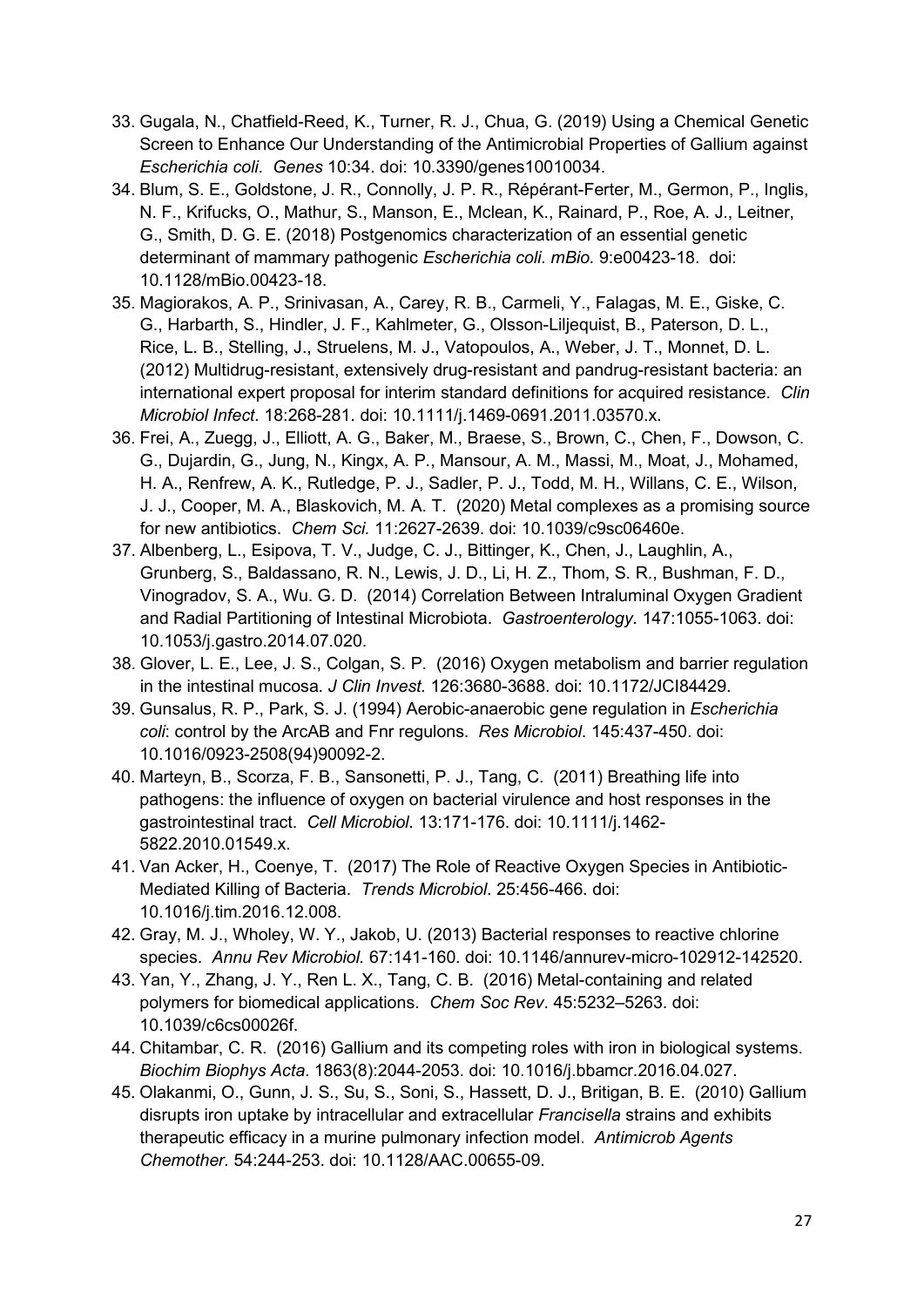- 46. Adler, C., Corbalan, N. S., Peralta, D. R., Pomares, M. F., de Cristóbal, R. E., Vincent, P. A. (2014) The alternative role of enterobactin as an oxidative stress protector allows *Escherichia coli* colony development. *PLoS One* 9:e84734. doi: 10.1371/journal.pone.0084734.
- 47. Keasey, S. L., Suh, M. J., Das, S., Blancett, C. D., Zeng, X., Andresson, T., Sun, M. G., Ulrich, R. G. (2019) Decreased Antibiotic Susceptibility Driven by Global Remodeling of the *Klebsiella pneumoniae* Proteome. *Mol Cell Proteomics* 18:657-668. doi: 10.1074/mcp.RA118.000739.
- 48. Lin, T. H., Wu, C. C., Kuo, J. T., Chu, H. F., Lee, D. Y., Lin, C. T. (2019) FNR-Dependent RmpA and RmpA2 Regulation of Capsule Polysaccharide Biosynthesis in *Klebsiella pneumoniae*. *Front Microbiol.* 10:2436. doi: 10.3389/fmicb.2019.02436.
- 49. Kaihami, G. H., Breda, L. C. D., de Almeida, J. R. F., de Oliveira Pereira, T., Nicastro, G. G., Boechat, A. L., de Almeida, S. R., Baldini, R. L. (2017) The Atypical Response Regulator AtvR Is a New Player in *Pseudomonas aeruginosa* Response to Hypoxia and Virulence. *Infect Immun*. 85:e00207-17. doi: 10.1128/IAI.00207-17.
- 50. Kamath, K. S., Krisp, C., Chick, J., Pascovici, D., Gygi, S. P., Molloy, M. P. (2017) *Pseudomonas aeruginosa* Proteome under Hypoxic Stress Conditions Mimicking the Cystic Fibrosis Lung. *J Proteome Res*. 16:3917-3928. doi: 10.1021/acs.jproteome.7b00561.
- 51. Dekic, S., Hrenovic, J., van Wilpe, E., Venter, C., Goic-Barisic, I. (2019) Survival of emerging pathogen *Acinetobacter baumannii* in water environment exposed to different oxygen conditions. *Water Sci Technol.* 80:1581-1590. doi: 10.2166/wst.2019.408.
- 52. Guo, Y., Li, W., Li, H., Xia, W. (2019) Identification and Characterization of a Metalloprotein Involved in Gallium Internalization in *Pseudomonas aeruginosa*. *ACS Infect Dis.* 5:1693-1697. doi: 10.1021/acsinfecdis.9b00271.
- 53. Braun, V., Mahren, S., Sauter, A. (2005) Gene regulation by transmembrane signaling. Biometals. 18:507-517. doi: 10.1007/s10534-005-3497-0.
- 54. Frangipani, E., Bonchi, C., Minandri, F., Imperi, F., Visca, P. (2014) Pyochelin potentiates the inhibitory activity of gallium on *Pseudomonas aeruginosa*. *Antimicrob Agents Chemother*. 58:5572-5575. doi:10.1128/AAC.03154-14.
- 55. Holt, K. E., Wertheim, H., Zadoks, R. N., Baker, S., Whitehouse, C. A., Dance, D., Jenney, A., Connor, T. R., Hsu, L. Y., Severin, J., Brisse, S., Cao, H., Wilksch, J., Gorrie, C., Schultz, M. B., Edwards, D. J., Nguyen, K. V., Nguyen, T. V., Dao, T. T., Mensink, M., Minh, V. L., Nhu, N. T., Schultsz, C., Kuntaman, K., Newton, P. N., Moore, C. E., Strugnell, R. A., Thomson, N. R. (2015) Genomic analysis of diversity, population structure, virulence, and antimicrobial resistance in *Klebsiella pneumoniae*, an urgent threat to public health. *Proc Natl Acad Sci U S A.* 112:E3574-81. doi: 10.1073/pnas.1501049112.
- 56. Marshall, B., Stintzi, A., Gilmour, C., Meyer, J. M., Poole, K. (2009) Citrate-mediated iron uptake in *Pseudomonas aeruginosa*: involvement of the citrate-inducible FecA receptor and the FeoB ferrous iron transporter. *Microbiology* 155:305-315. doi: 10.1099/mic.0.023531-0.
- 57. Graves, J.L. Jr, Ewunkem, A. J., Ward, J., Staley, C., Thomas, M. D., Rhinehardt, K. L., Han, J., Harrison, S. H. (2019) Experimental evolution of gallium resistance in *Escherichia coli*. *Evol Med Public Health.* 2019:169-180. doi:10.1093/emph/eoz025
- 58. García-Contreras, R., Lira-Silva, E., Jasso-Chávez, R., Hernández-González, I. L., Maeda, T., Hashimoto, T., Boogerd, F. C., Sheng, L., Wood, T. K., & Moreno-Sánchez,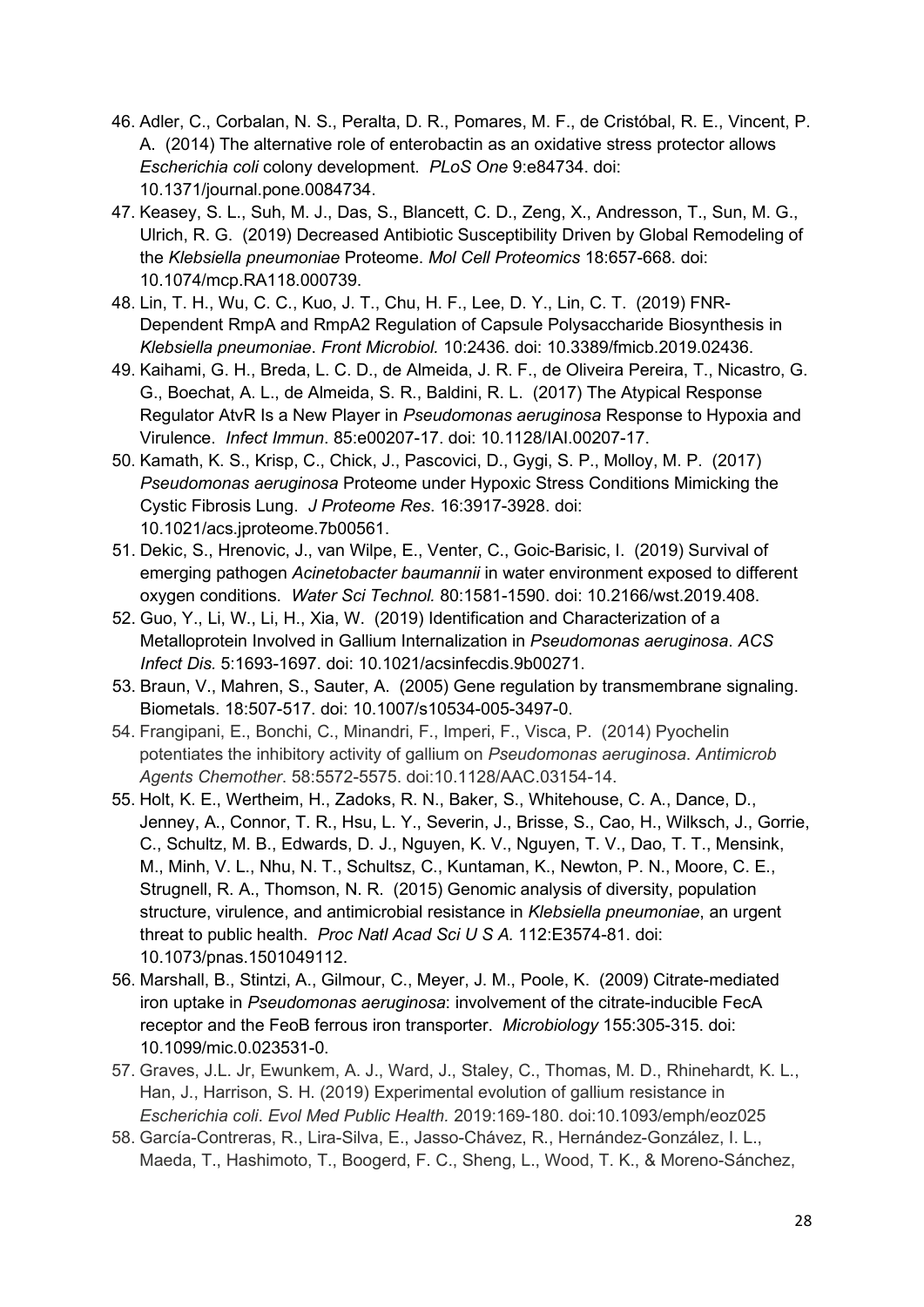R. (2013). Isolation and characterization of gallium resistant *Pseudomonas aeruginosa* mutants. *Int J Med Microbiol*. 303:574-582. doi:10.1016/j.ijmm.2013.07.009;

- 59. Guo, Y., Li, W., Li, H., Xia, W. (2019) Identification and Characterization of a Metalloprotein Involved in Gallium Internalization in *Pseudomonas aeruginosa*. *ACS Infect Dis*. 5:1693-1697. doi:10.1021/acsinfecdis.9b00271.
- 60. Crofts, A. A., Giovanetti, S. M., Rubin, E. J., Poly, F. M., Gutiérrez, R. L., Talaat, K. R., Porter, C. K., Riddle, M. S., DeNearing, B., Brubaker, J., Maciel, M., Jr, Alcala, A. N., Chakraborty, S., Prouty, M. G., Savarino, S. J., Davies, B. W., & Trent, M. S. (2018) Enterotoxigenic *E. coli* virulence gene regulation in human infections. *Proc Natl Acad Sci U S A.* 15:E8968-E8976. doi: 10.1073/pnas.1808982115.
- 61. Riley, L. W. (2014) Pandemic lineages of extraintestinal pathogenic *Escherichia coli*. *Clin Microbiol Infect*. 20:380-390. doi: 10.1111/1469-0691.12646.
- 62. Goldstone, R. J., Harris, S., Smith, D. G. E. (2016) Genomic content typifying a prevalent clade of bovine mastitis-associated *Escherichia coli*. *Sci Rep*. 6:30115. doi: 10.1038/srep30115.
- 63. Zlitni, S., Ferruccio, L. F., Brown, E. D. (2013) Metabolic suppression identifies new antibacterial inhibitors under nutrient limitation. *Nat. Chem. Biol.* 9:796-804. doi: 10.1038/nchembio.1361.
- 64. Lund, P., Tramonti, A., De Biase, D. (2014) Coping with low pH: molecular strategies in neutralophilic bacteria. *FEMS Microbiol Rev.* 38:1091-1125. doi: 10.1111/1574- 6976.12076.
- 65. Matzapetakis, M., Kourgiantakis, M., Dakanali, M., Salifoglou, A., Raptopoulou, C. P., Terzis, A., Lakatos, A., Kiss, T., Banyai, I., Iordanidis, L., Mavromoustakos, T. (2001) Synthesis, pH-dependent Structural Characterization, and Solution Behavior of Aqueous Aluminum and Gallium Citrate Complexes. *Inorg Chem.* 40:1734-1744. doi: 10.1021/ic000461l.
- 66. Andrews, J. M, (2001) Determination of minimum inhibitory concentrations. *J. Antimicrob. Chemother.* 48(Suppl 1):5-16. doi: 10.1093/jac/48.suppl\_1.5
- 67. Bote, K., Pöppe, J., Merle, R., Makarova, O., Roesler, U. (2019) Minimum Inhibitory Concentration of Glyphosate and of a Glyphosate-Containing Herbicide Formulation for *Escherichia coli* Isolates - Differences Between Pathogenic and Non-pathogenic Isolates and Between Host Species. *Front Microbiol.* 10:932. doi: 10.3389/fmicb.2019.00932.
- 68. Harris, S., Piotrowska, M. J., Goldstone, R. J., Qi, R., Foster, G., Dobrindt, U., Madec, J. Y., Valat, C., Rao, F. V., Smith, D. G. E. (2018) Variant O89 O-Antigen of E. coli Is Associated With Group 1 Capsule Loci and Multidrug Resistance. *Front Microbiol*. 9:2026. doi: 10.3389/fmicb.2018.02026.